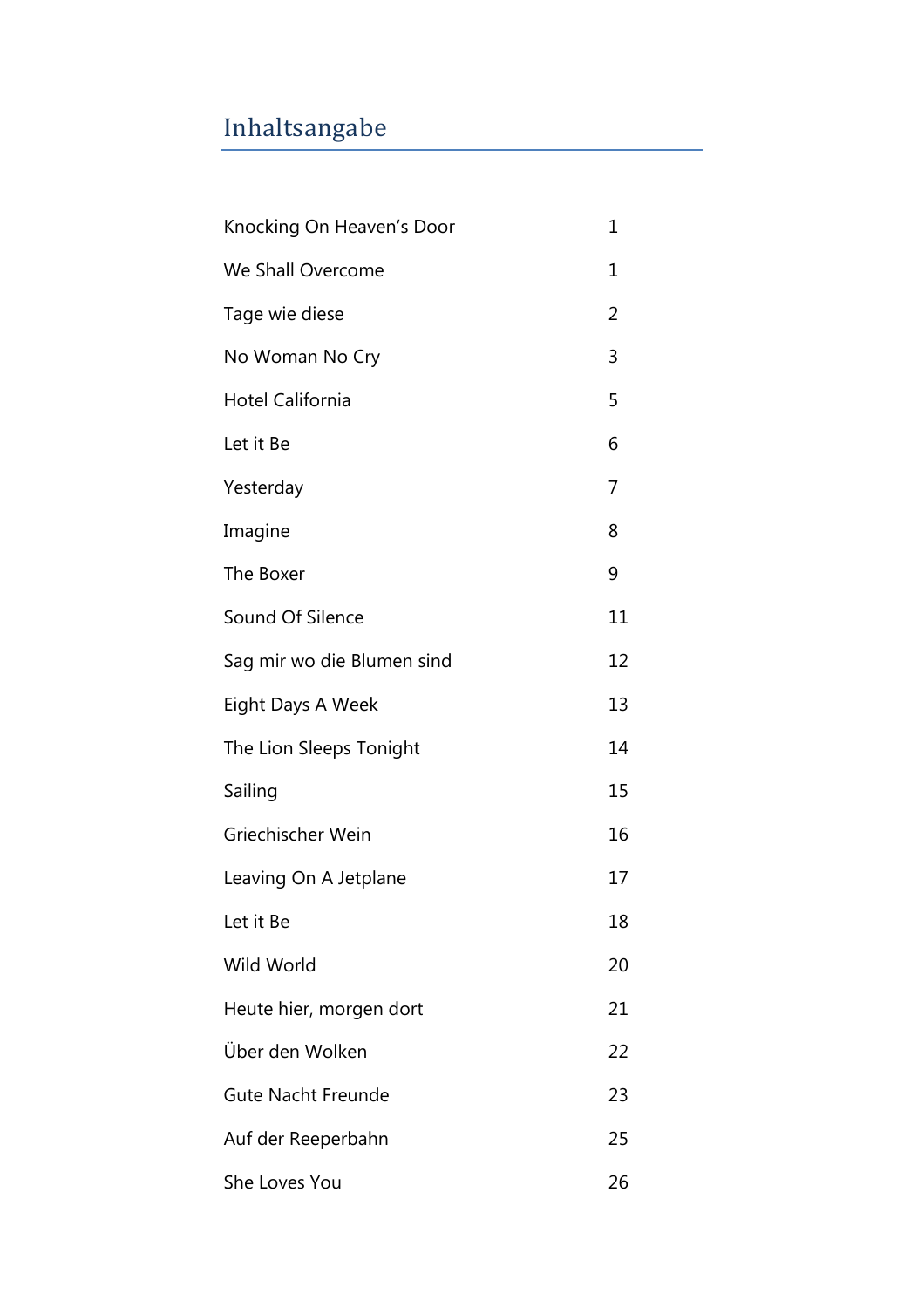# **Knocking On Heaven's Door**

Intro:  $G - D$ ,  $C$ 

**G D Am7**  .. Mama take this badge off of me **G D C**  .. I can't use it any-more **G D Am7**  . It's getting dark, too dark for me to see **G D C (D)**  . I feel I'm knockin' on heaven's door\_\_\_

| <b>CHORUS:</b> |                                         |        |     |  |
|----------------|-----------------------------------------|--------|-----|--|
| G              |                                         |        | Am7 |  |
|                | Knock, knock, knockin' on heaven's door |        |     |  |
| G              |                                         |        |     |  |
|                | Knock, knock, knockin' on heaven's door |        |     |  |
| G              |                                         | Am $7$ |     |  |
|                | Knock, knock, knockin' on heaven's door |        |     |  |
| G              |                                         |        | (D) |  |
|                | Knock, knock, knockin' on heaven's door |        |     |  |

.. Mama put my guns in the ground

.. I can't shoot them any-more

. That long black cloud is comin' down

. I feel I'm knockin' on heaven's door\_\_\_

ENDING: CHORUS, THEN REPEAT AND FADE

G D Am7 (G) Oo - oo - oo - oo

## **We shall overcome** (Zilphia Horton et al.)

G C G em We shall overcome G C G em We shall overcome G C em am D We shall overcome some day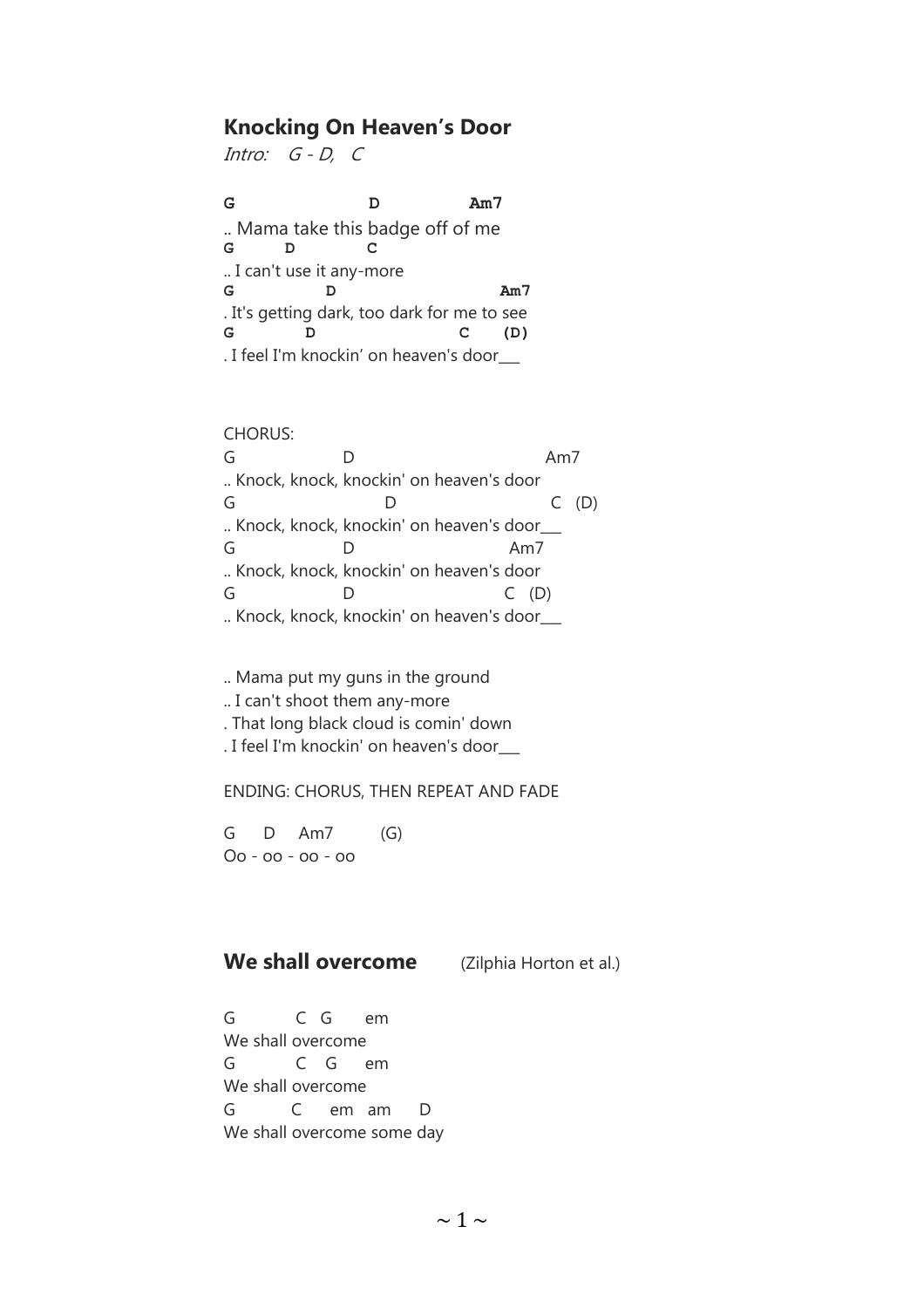#### CHORUS:

 C G C C/B em Oh, deep in my heart, I do believe G C G D G We shall overcome some day

We'll walk hand in hand, we walk hand in hand We walk hand in hand some day

CHORUS: Oh, deep……..

We shall all be free, we shall all be free We shall all be free some day

CHORUS: Oh, deep……

We shall live in peace, we shall live in peace, We shall live in peace one day

CHORUS: Oh, deep……

We are not afraid, We are not afraid We are not afraid all day

CHORUS: Oh, deep……

We shall overcome, We shall overcome We shall overcome some day

CHORUS: Oh, deep …….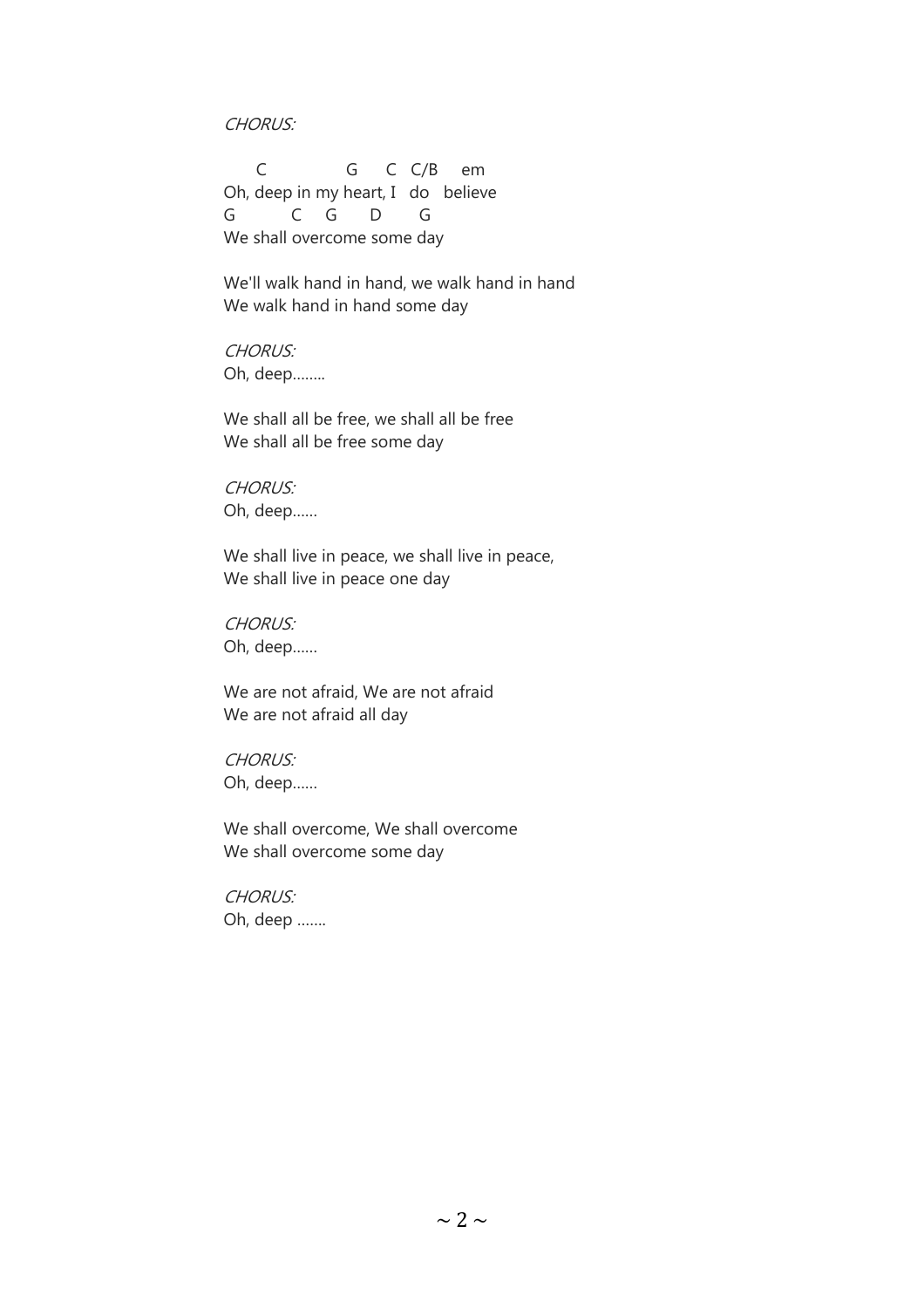# Tage wie diese **Communist Communist Communist Communist Communist Communist Communist Communist Communist Communist Communist Communist Communist Communist Communist Communist Communist Communist Communist Communist Commun** Intro DG **D** Ich warte seit Wochen Auf diesen Tag G Und tanz' vor Freude, über den Asphalt Bm Als wär's ein Rhythmus, Als gäb's ein Lied **G** G Das mich immer weiter, durch die Straßen zieht C G Komm dir entgegen Dich abzuholen

 $\mathsf{D}$ Wie ausgemacht C G Zu derselben Uhrzeit, Am selben Treffpunkt, D Wie letztes mal.

 D Durch das Gedränge der Menschenmenge G Bahnen wir uns den altbekannten Weg Bm Entlang der Gassen zu den einen Terrassen G Über die Brücke, bis hin zu der Musik. C G Wo alles laut ist, wo alle drauf sind  $\mathsf{D}$ Um durchzudrehen. C G Wo die anderen warten, Um mit uns zu starten D Und abzugehen.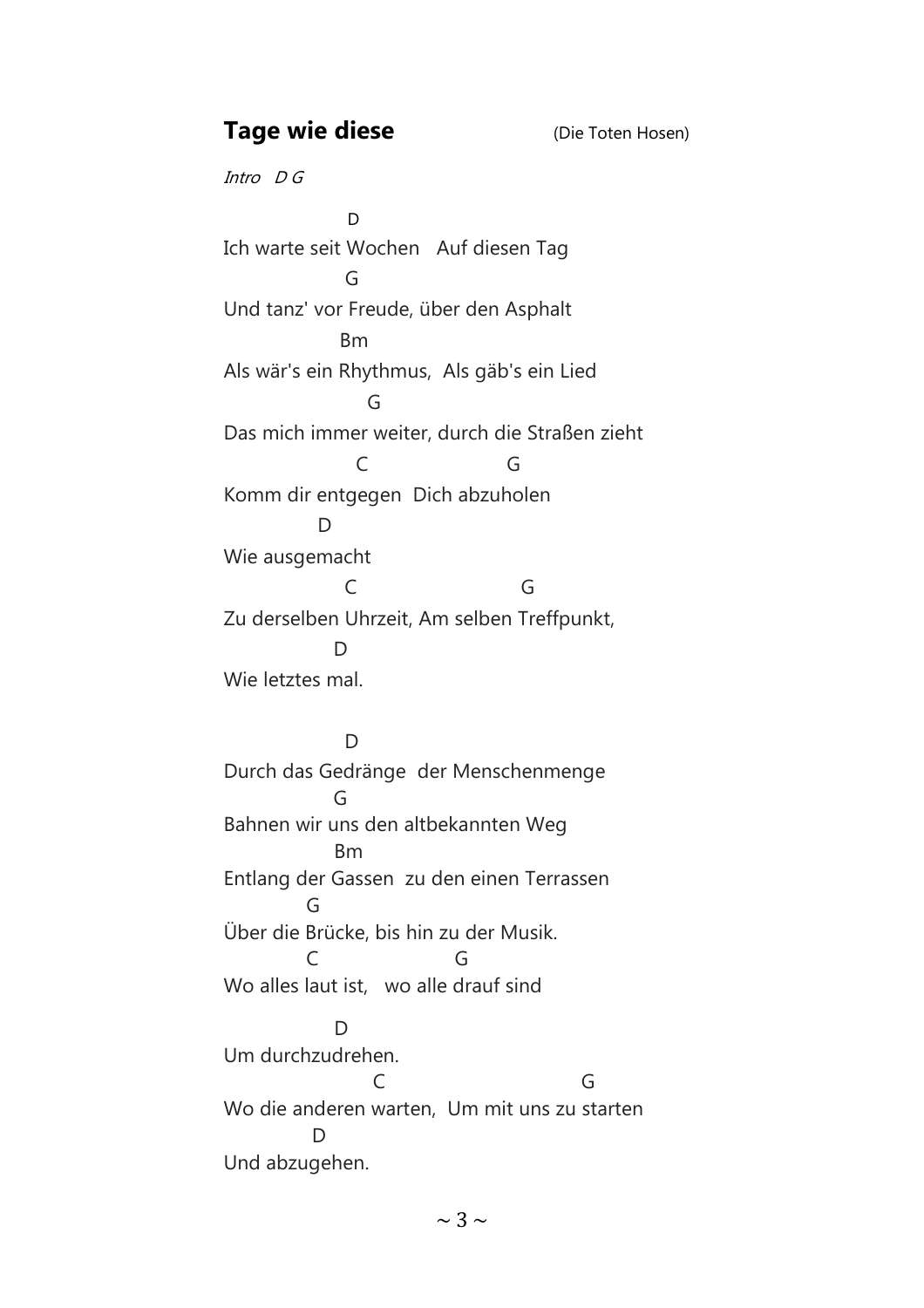D An Tagen wie diese **G** G Wünscht man sich Unendlichkeit em An Tagen wie diese **G** Haben wir noch ewig Zeit A D Wünsch' ich mir Unendlichkeit

 $\mathsf{D}$ Das hier ist ewig, ewig für heute **G** G Wir stehen nicht still, für eine ganze Nacht. Bm Komm' ich trag' dich, durch die Leute **G** Hab' keine Angst ich gebe auf dich Acht.

 C D Wir lassen uns treiben, tauchen unter, **G** G schwimmen mit dem Strom. C G Drehen unsere Kreise, Kommen nicht mehr runter, D sind schwerelos.

 D G An Tagen wie diese wünscht man sich Unendlichkeit em G An Tagen wie diese haben wir noch ewig Zeit C G D In dieser Nacht der Nächte, die uns so viel verspricht C G D Erleben wir das Beste, kein Ende in Sicht

 $\sim 4 \sim$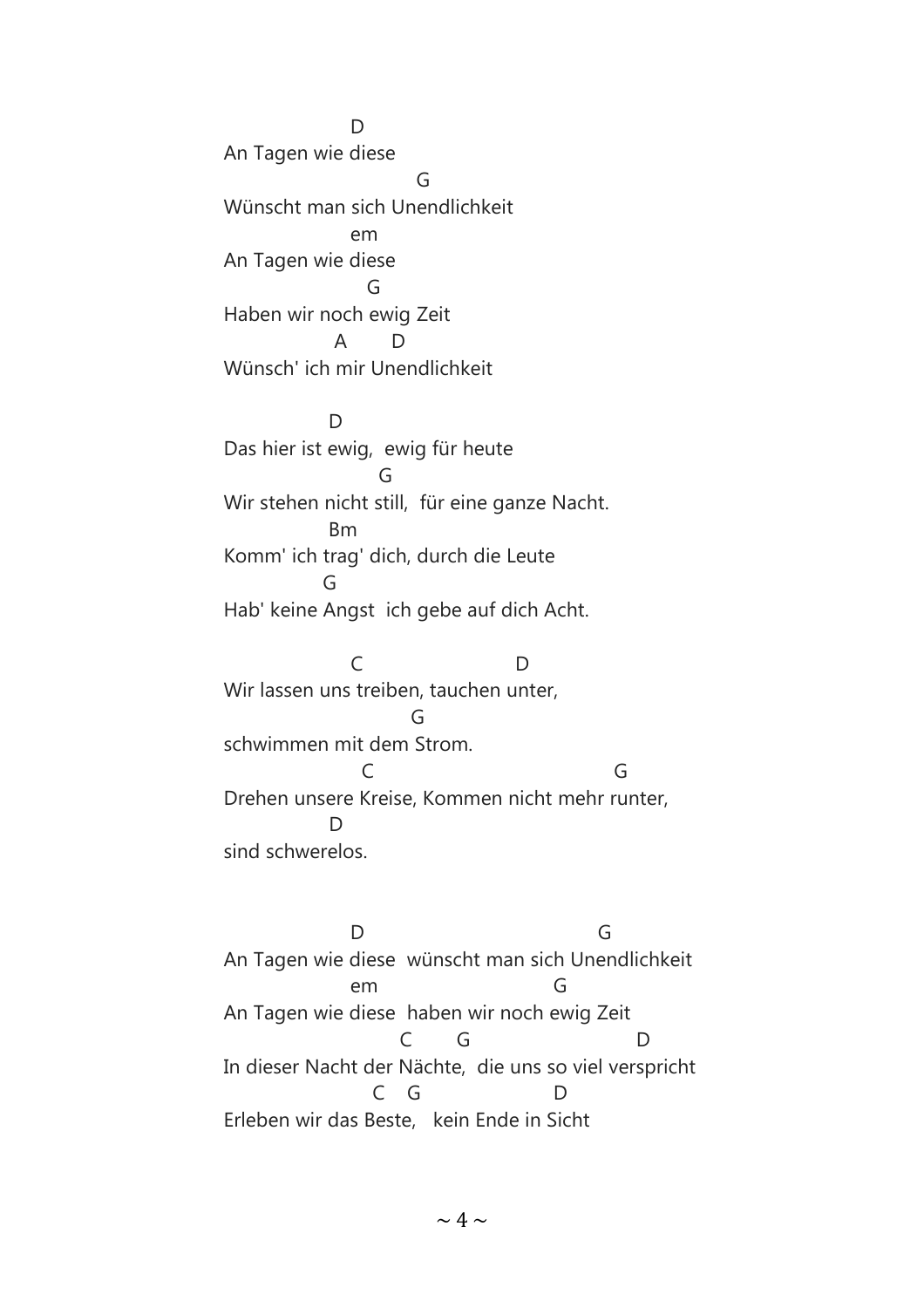C G Kein Ende in Sicht, Kein Ende in Sicht, Kein Ende in B A Sicht

 D G An Tagen wie diese wünscht man sich Unendlichkeit em G An Tagen wie diese haben wir noch ewig Zeit C G D In dieser Nacht der Nächte, die uns so viel verspricht C G D Erleben wir das Beste, kein Ende in Sicht  $C$  G D Erleben wir das Beste, kein Ende in Sicht G A Kein Ende in Sicht

## **NO WOMAN NO CRY** (Bob Marley)

 C G Am F No woman, no cry, C F C G No woman, no cry. C G Am F No woman, no cry, C F C G No woman, no cry. Said, said, C G Am F

Said I remember when we used to sit C G Am F In the government yard in Trenchtown C G Am F Ob - Observing the hypocrites, yeah, C G Am F Mingle with the good people We meet, yeah,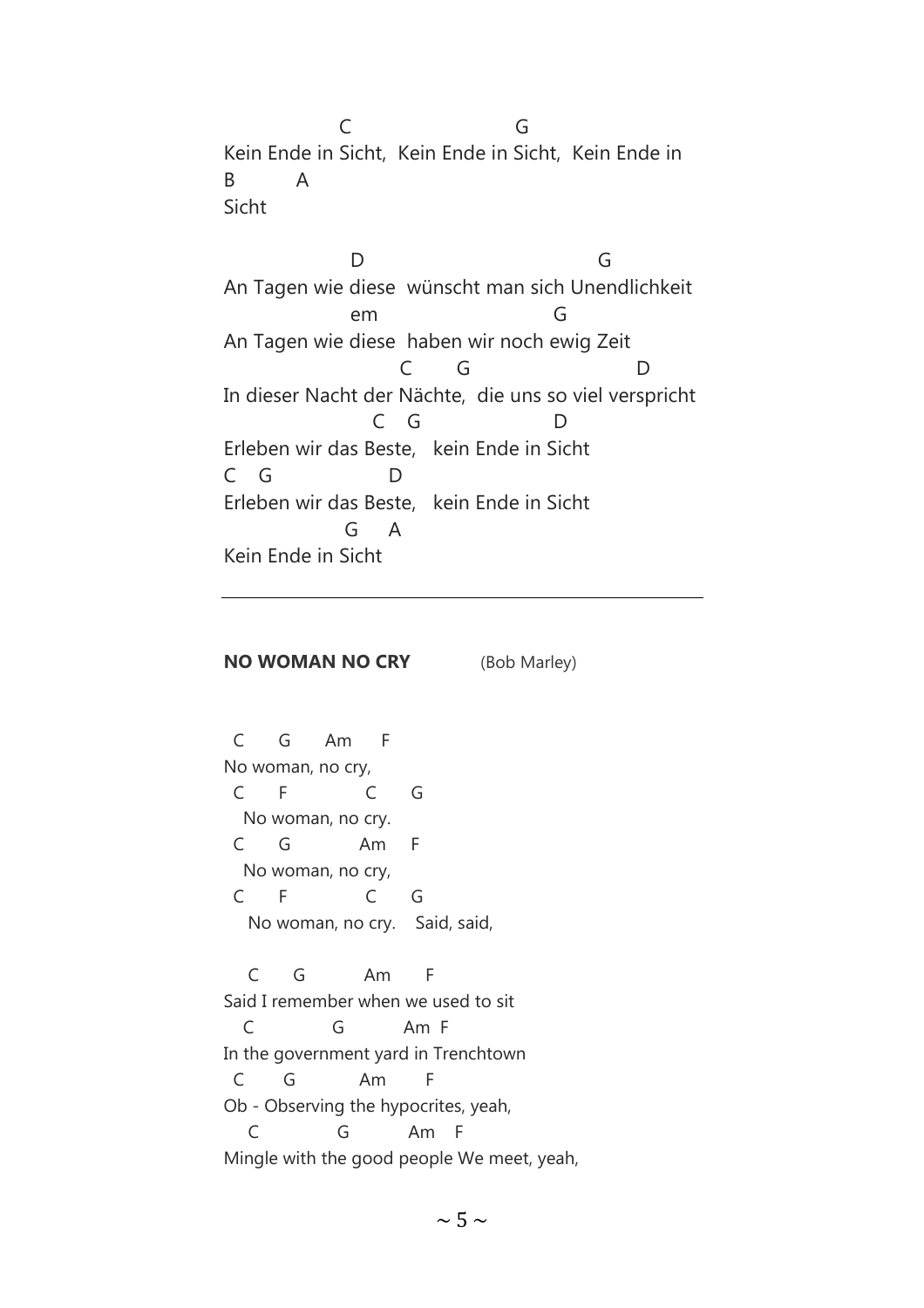C G Am F Good friends We have or good friends we've lost

C G Am F Along the way, yeah! C G Am F In this great future, you can't forget your past C G Am F So dry your tears I say

 C G Am F No woman, no cry, C F C G No woman, no cry. C G Am F Here little darling don't shed no tears C F C G No woman, no cry. Said, said,

 C G Am F Said I remember when we used to sit C G Am F In the government yard in Trenchtown C G Am F And then Georgie would make the fire light C G Ami F As it was like a wood burning through the night C G Am F Then We would cook cornmeal porridge C G Am F Of which I'll share with You C G Am F My feet is my only carriage, and so C G Am F I've got to push on through. But while am gone

 C G Am F Ev'rything's gonna be alright. Ev'rything's gonna be alright. C G Am F Ev'rything's gonna be alright. Ev'rything's gonna be alright.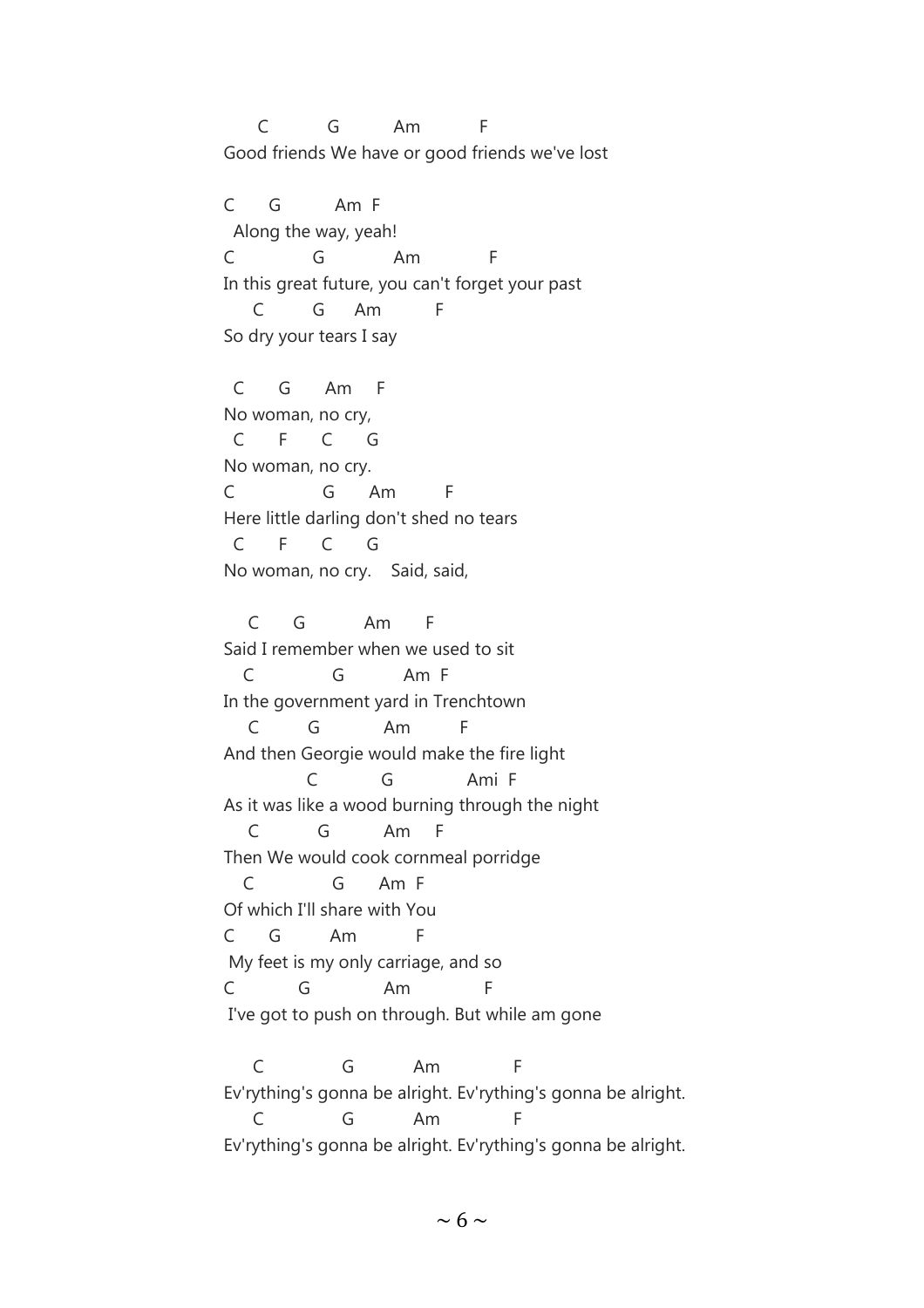C G Am F Ev'rything's gonna be alright. Ev'rything's gonna be alright. C G Am F Ev'rything's gonna be alright ya. Ev'rything's gonna be alright so

 C G Am F No woman, no cry, C F C G No woman, no cry C G Am F No my little sister don't shed no tears C F C G No woman, no cry. Solo

 C G Am F Said I remember when we used to sit C G Am F In the government yard in Trenchtown C G Am F And then Georgie would make the fire light C G Am F As it was like a wood burning through the night C G Am F Then We would cook corn meal porridge C G Am F Of which I'll share with You C G Am F My feet is my only carriage, and so C G Am F I've got to push on through. But while am gone

 C G Am F C F C G No woman, no cry, No woman, no cry. C G Am F Oh my little darlin' don't shed no tears C F C G No woman, no cry.

C G Am F Little darlin' don't shed no tears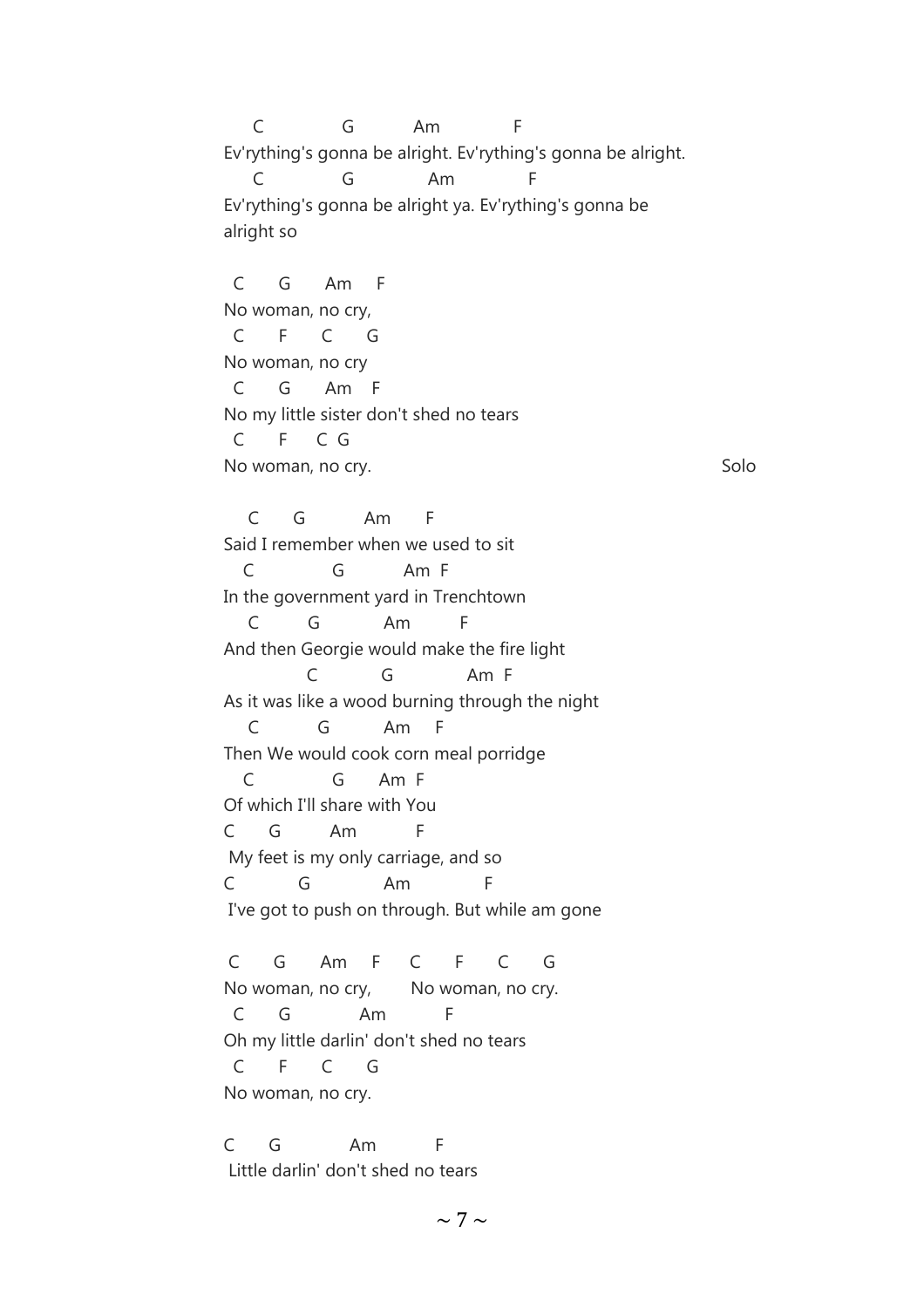C F C G No woman, no cry. C G Am F Little sister don't shed no tears C F C G No woman, no cry.

# **Hotel California** (Don Felder / Don Henley / Glenn Frey) Intro: Am E G D F C Dm E 2x Am E On a dark desert highway G D

Cool wind in my hair F C Warm smell of a colitas Dm E Rising up through the air Am E Up a head in the distance G D I saw shimmering light F C My head grew heavy and my sight grew dim Dm E I had to stop for the night

Am E There she stood in the door way G D I heared the mission bell F C And I was thinking to myself Dm E This could be heaven and this could be hell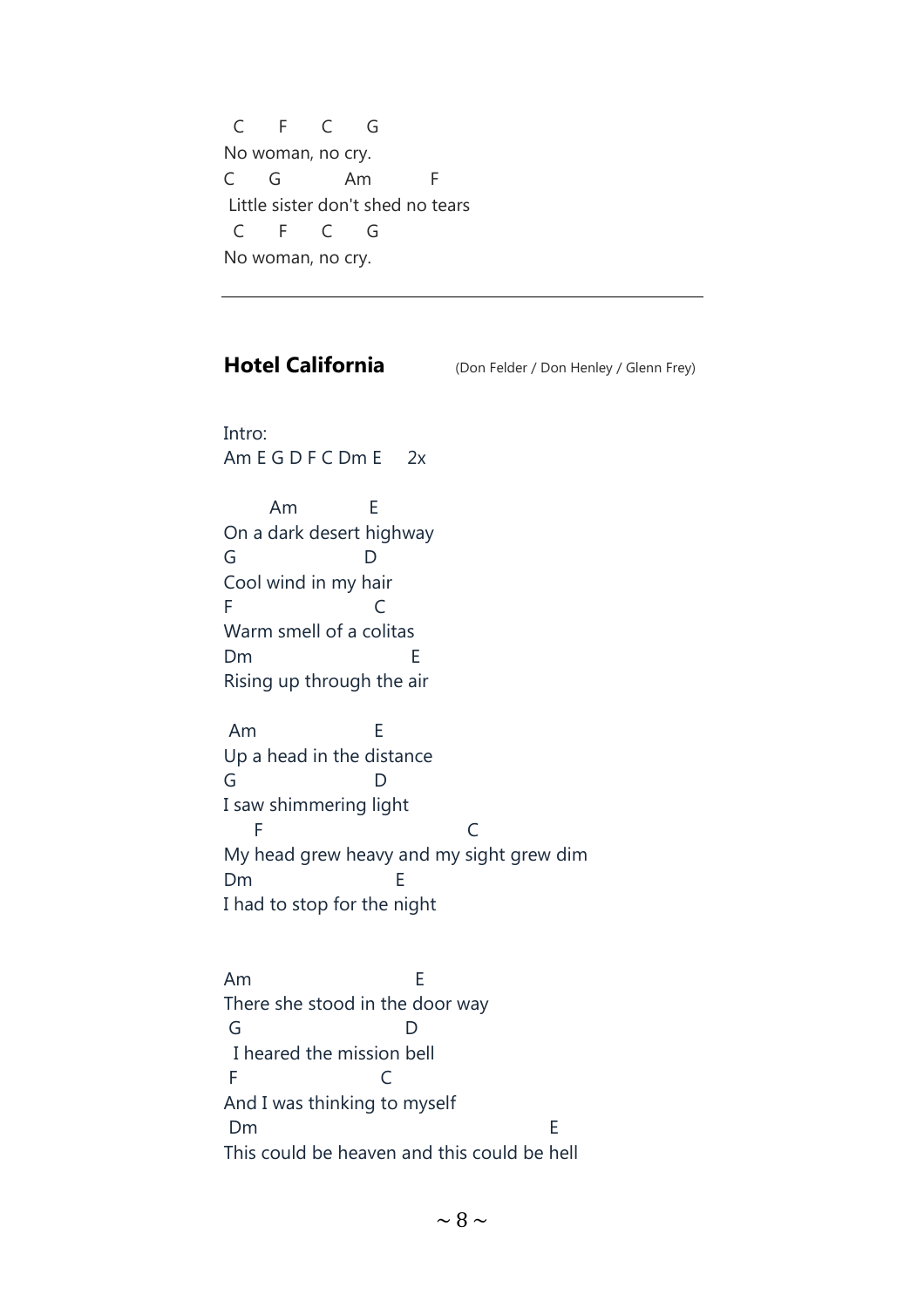Am E Then she lit up a candle G D And she showed me the way F C There were voices down the corridor Dm F I thought I heared them say

Chorus: F C Welcome to the Hotel California E7 E7 Such a lovely place, such a lovely place Am Such a lovely face F C Plenty of the room at the Hotel California Dm Any time of year E7 You can find it here

## Am E G D F C Dm E 2x times

Her mind is Tiffany twisted, she got the Mersedes Benz She got a lot of pretty pretty boys, that she calls friends

How they dance in the courtyard, sweet summer sweat Some dance to remember, some dance to forget

So I called up the Captain, please bring me my wine He said

We haven't had that spirit here since nineteen sixty nine And still those voices are calling from faraway Wake up in the middle of the night just to hear them say

Chorus:

Welcome to the Hotel California Such a lovely place, such a lovely face They living it up at the Hotel California What a nice surprise bring your alibis.

Am E G D F C Dm E 2x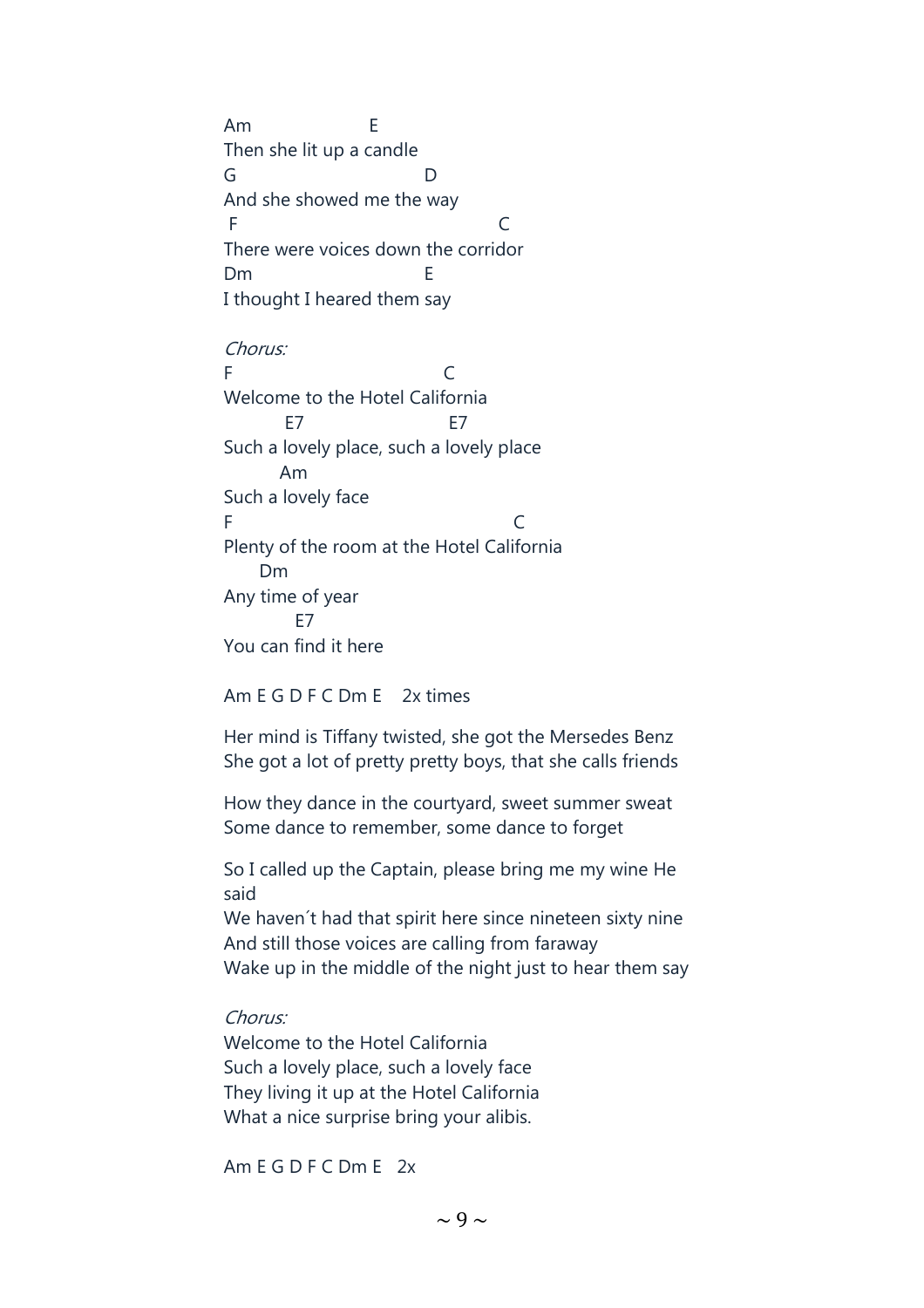# **Let It Be** (Beatles)

 C G When I find myself in times of trouble Am F Mother Mary comes to me C G Speaking words of wisdom F C Let it be C G And in my hour of darkness Am F She is standing right in front of me C G Speaking words of wisdom F C Let it be

 Am G Let it be, let it be F C let it be, let it be C G Whisper words of wisdom F C Let it be

And when the broken-hearted people Living in the world agree There will be an answer Let it be

For though they may be parted There is still a chance that they will see There will be an answer Let it be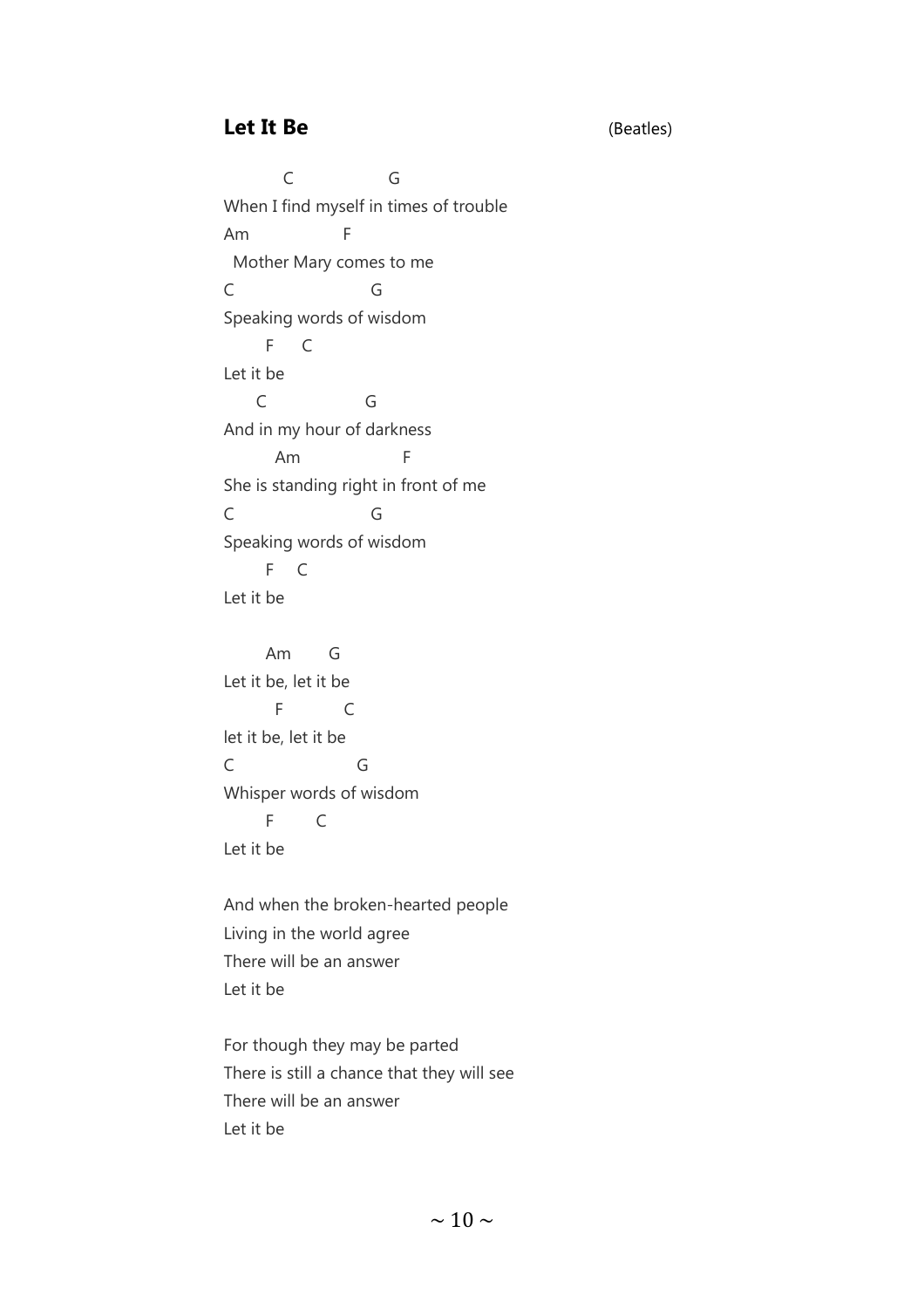Let it be, let it be let it be, let it be there will be an answer Let it be

Let it be, let it be A-let it be, let it be Whisper words of wisdom Let it be

Let it be, let it be A-let it be, yeah, let it be Whisper words of wisdom Let it be

And when the night is cloudy There is still a light that shines on me Shine until tomorrow Let it be

# **Yesterday** (Beatles)

Kapo 2. Bund

F E7 A7 Dm C Yesterday, all my troubles seemed so far away Bb C7 F Now it looks as though they're here to stay C Dm C Bb F Oh, I believe in yesterday

F E7 A7 Dm C Suddenly I'm not half the man I used to be Bb C F There's a shadow hanging over me C Dm C Bb F Oh, yesterday came suddenly

 $\sim$  11  $\sim$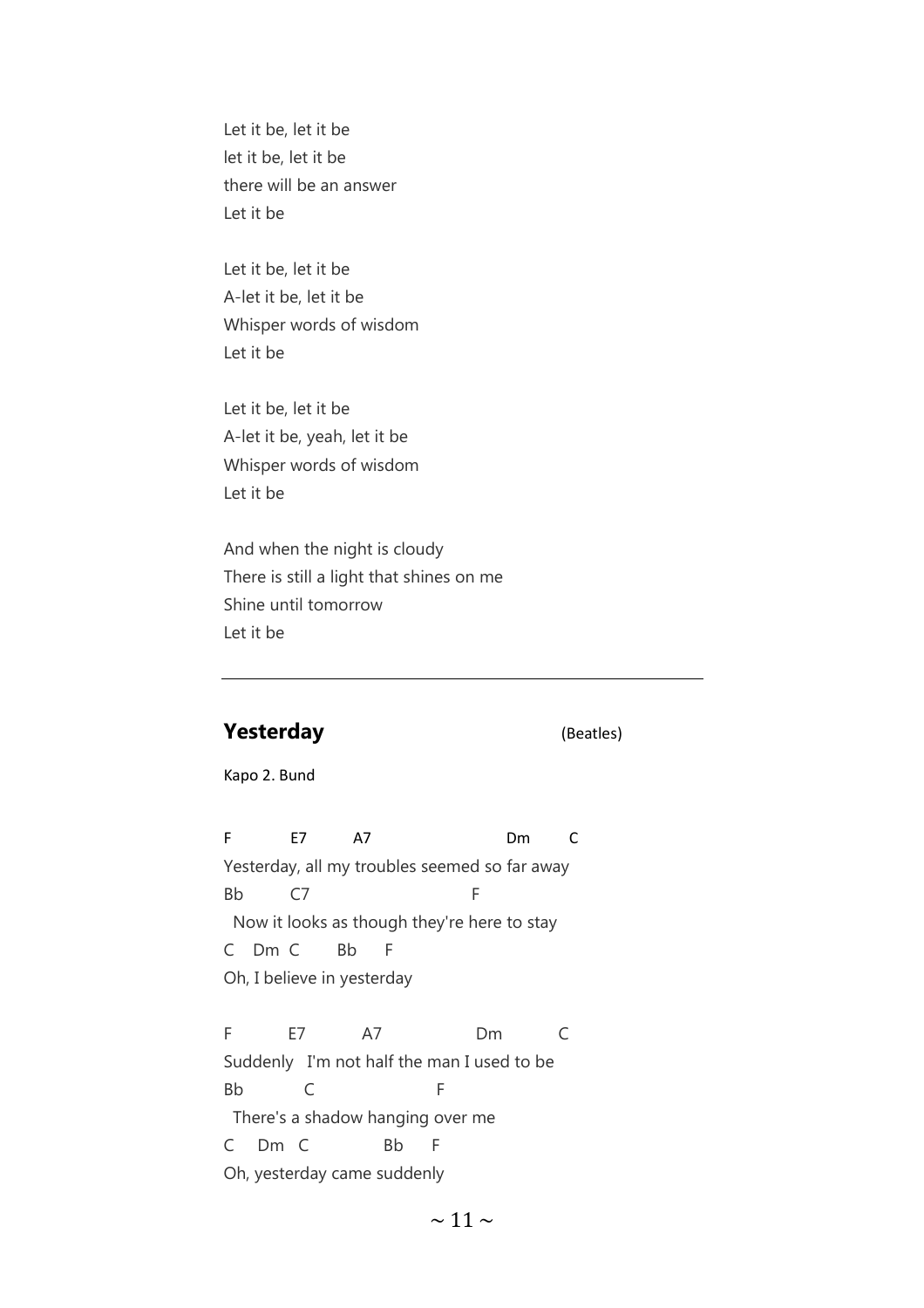Em A7 Dm C Bb Why'd she had to go Gm C F I don't know, she wouldn't say Em A7 Dm C Bb I said something wrong Gm C F Now I long for yesterday

Yesterday love was such an easy game to play Now I need a place to hide away Oh, I believe in yesterday

Why'd she have to go? I don't know, she wouldn't say I said something wrong Now I long for yesterday

Yesterday love was such an easy game to play Now I need a place to hide away Oh, I believe in yesterday

# **Imagine**

(John Lennon)

C F Imagine there's no heaven C F It's easy if you try C F No hell below us C F Above us only sky F Am/E Dm F C G G7 Imagine all the people living for today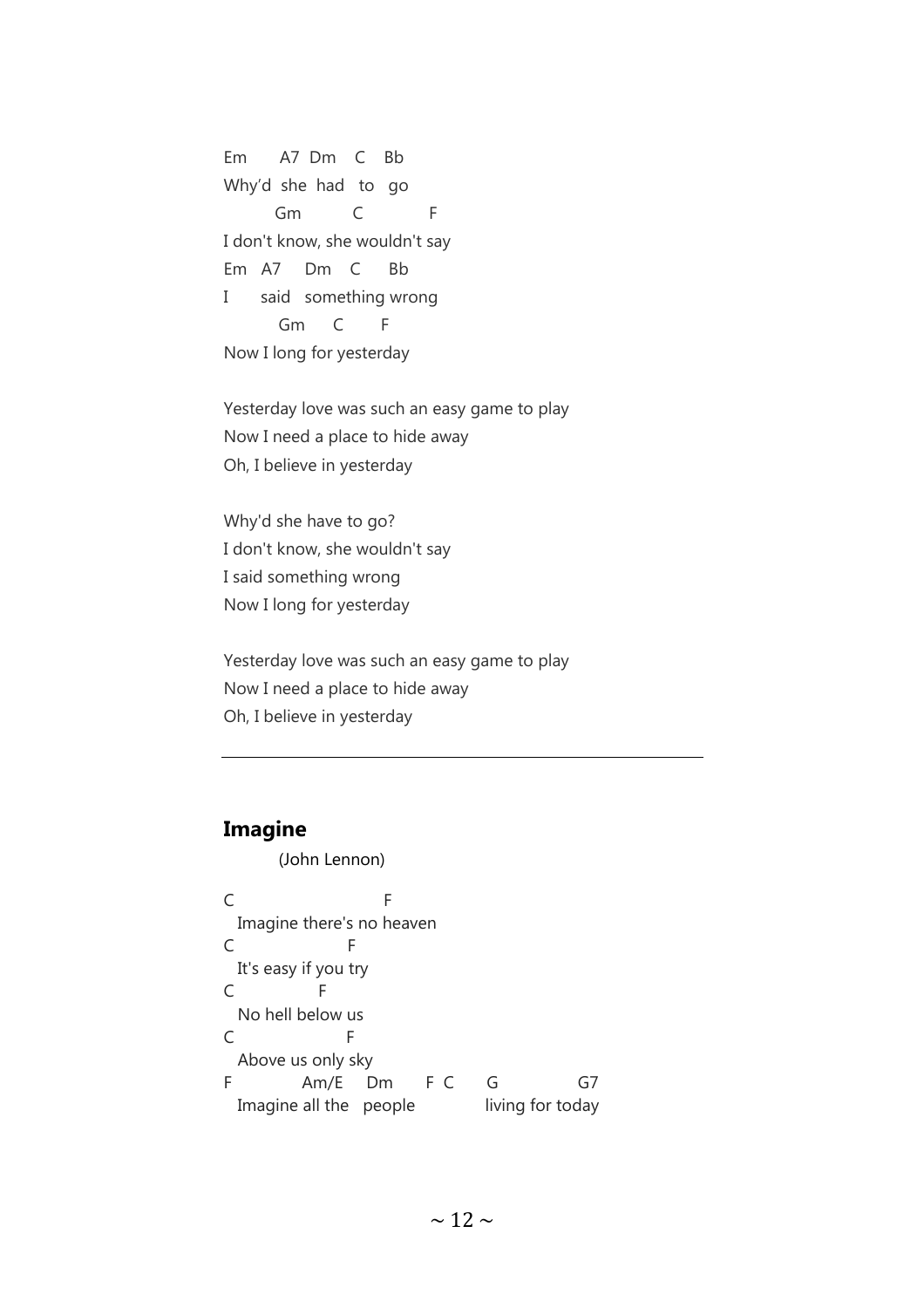(wie oben) Imagine there's no countries It isn't hard to do Nothing to kill or die for And no religion too

F Am/E Dm F C G G7 Imagine all the people living life in peace F G C E E7 You may say I'm a dreamer F G C E E7 But I'm not the only one F G C E E7 I hope some day you'll join us F G C And the world will be as one (wie oben)

Imagine no possessions I wonder if you can No need for greed or hunger A brotherhood of man

F Am/E Dm F C G G7 Imagine all the people sharing all the world (wie oben) You may say I'm a dreamer But I'm not the only one I hope some day you'll join us And the world will be as one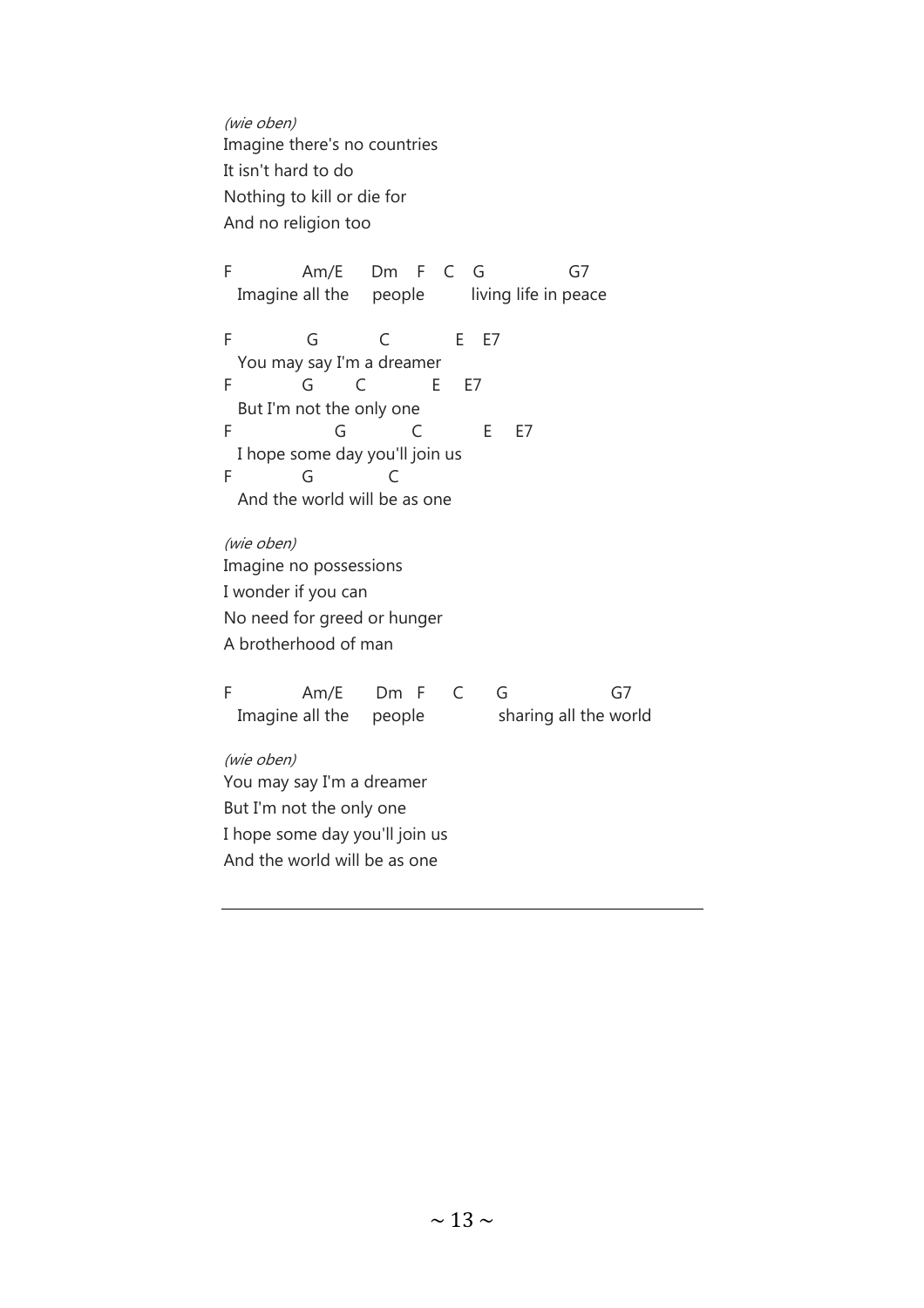#### **The Boxer** (Paul Simon)

Kapo 3. Bund

 $\mathcal{C}$ I am just a poor boy am Though my story's seldom told G I have squandered my resistance  $\mathcal{C}$ For a pocket full of mumbles, such are promises am All lies and jests G F Still a man hears what he wants to hear C G C And disregards the rest  $\mathsf{C}$ When I left my home and my family am I was no more than a boy G In the company of strangers Dm G C In the quiet of the railway station running scared, am G F Laying low, seeking out the poorer quarters **C** C Where the ragged people go G Looking for the places F em dm C Only they would know Am G Lie la lie, lie la la la lie lie Am F G C Lie la lie, lie la la la la lie la la lie Asking only workman's wages I come looking for a job But I get no offers Just a come-on from the whores on Seventh Avenue I do declare There were times when I was so lonesome I took some comfort there, le le le le le le le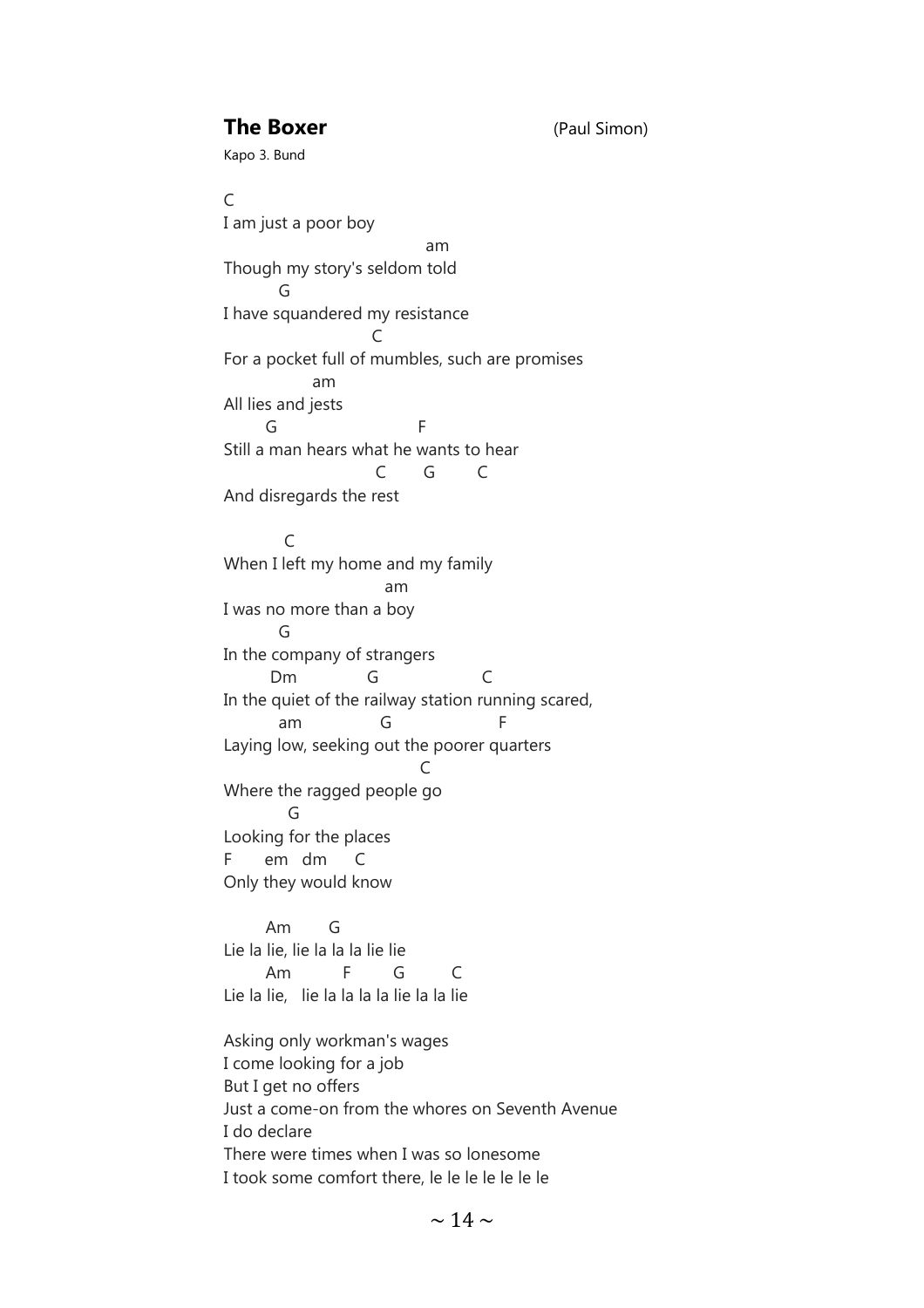Lie la lie, lie la la la lie lie Lie la lie, lie la la la la lie la la lie

Then I'm laying out my winter clothes And wishing I was gone Going home Where the New York City winters aren't bleeding me Leading me Going home In the clearing stands a boxer And a fighter by his trade And he carries the reminders Of ev'ry glove that laid him down Or cut him till he cried out In his anger and his shame "I am leaving, I am leaving" But the fighter still remains, mmm mmm

Lie la lie, lie la la la lie lie..... Lie la lie, lie la la la la lie la la lie (8x)

# **Sound Of Silence** (Paul Simon)

Kapo 2. Bund

Em D Hello darkness, my old friend em a contra a contra em em antiga em antiga em antiga em antiga em antiga em antiga em antiga em antiga em antiga em antiga em antiga em antiga em antiga em antiga em antiga em antiga em antiga em antiga em antiga em antig I've come to talk with you again G C G Because a vision softly creeping C G Left its seeds while I was sleeping C G And the vision that was planted in my brain em G Still remains D em Within the sound of silence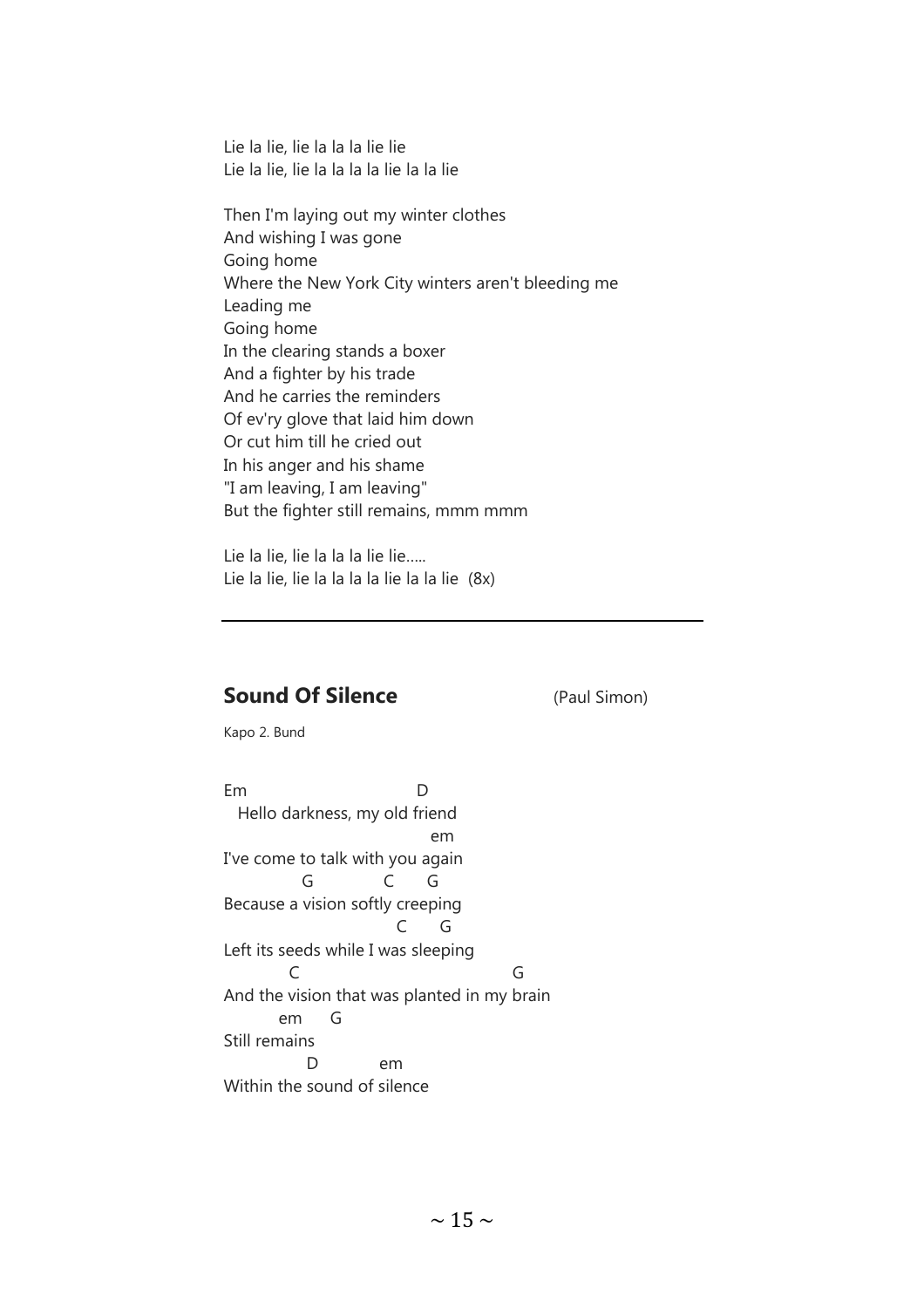In restless dreams I walked alone Narrow streets of cobblestone 'Neath the halo of a street lamp I turned my collar to the cold and damp When my eyes were stabbed by the flash of a neon light That split the night And touched the sound of silence

And in the naked light I saw Ten thousand people, maybe more People talking without speaking People hearing without listening People writing songs that voices never share And no one dared Disturb the sound of silence

Em D Fools, said I, you do not know em Silence like a cancer grows G C G Hear my words that I might teach you G C G Take my arms that I might reach you C G em But my words, like silent raindrops fell G D em And echoed in the wells of silence And the people bowed and prayed

To the neon god they made And the sign flashed out its warning In the words that it was forming And the sign said, the words of the prophets are written on the subway walls And tenement halls And whispered in the sounds of silence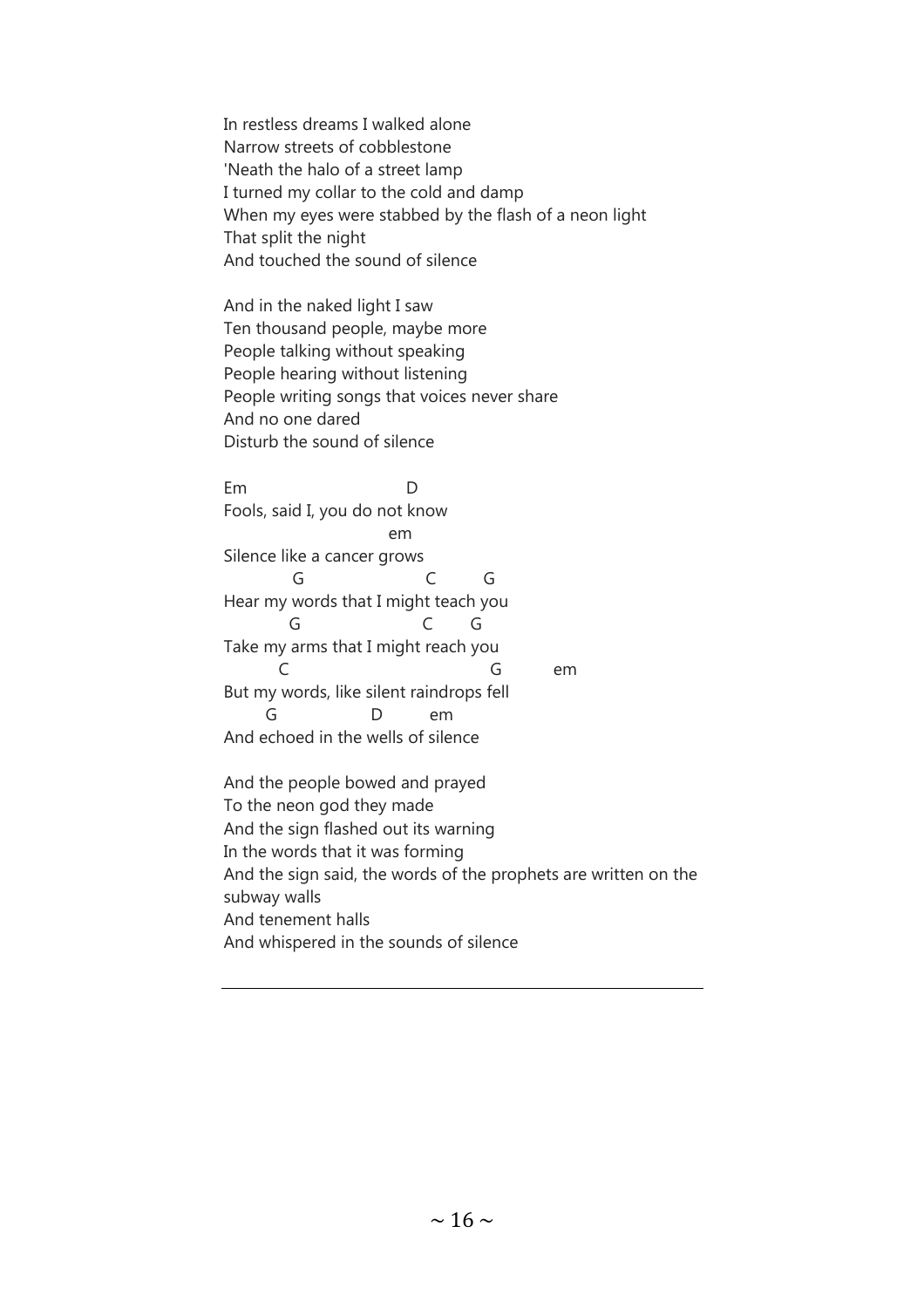# **Sag mir wo die Blumen sind** (Pete Seeger/Max Colpet)

G em Sag mir, wo die Blumen sind, am D Wo sind sie geblieben? G em Sag mir, wo die Blumen sind, am D Was ist gescheh'n? G em Sag mir, wo die Blumen sind, A7 D Mädchen pflückten sie geschwind. C D G Wann wird man je versteh'n, C D G Wann wird man je versteh'n?

Sag mir, wo die Mädchen sind, wo sind sie geblieben? Sag mir wo die Mädchen sind Was ist geschehn? Sag mir wo die Mädchen sind, Männer nahmen sie geschwind. Wann wird man je versteh'n, Wann wird man je versteh'n?

Sag mir, wo die Männer sind wo sind sie geblieben? Sag mir wo die Männer sind Was ist geschehn? Sag mir wo die Männer sind, Zogen fort, der Krieg beginnt. Wann wird man je versteh'n, Wann wird man je versteh'n?

Sag, wo die Soldaten sind wo sind sie geblieben? Sag wo die Soldaten sind Was ist geschehn? Sag wo die Soldaten sind, Über Gräbern weht der Wind. Wann wird man je versteh'n, Wann wird man je versteh'n?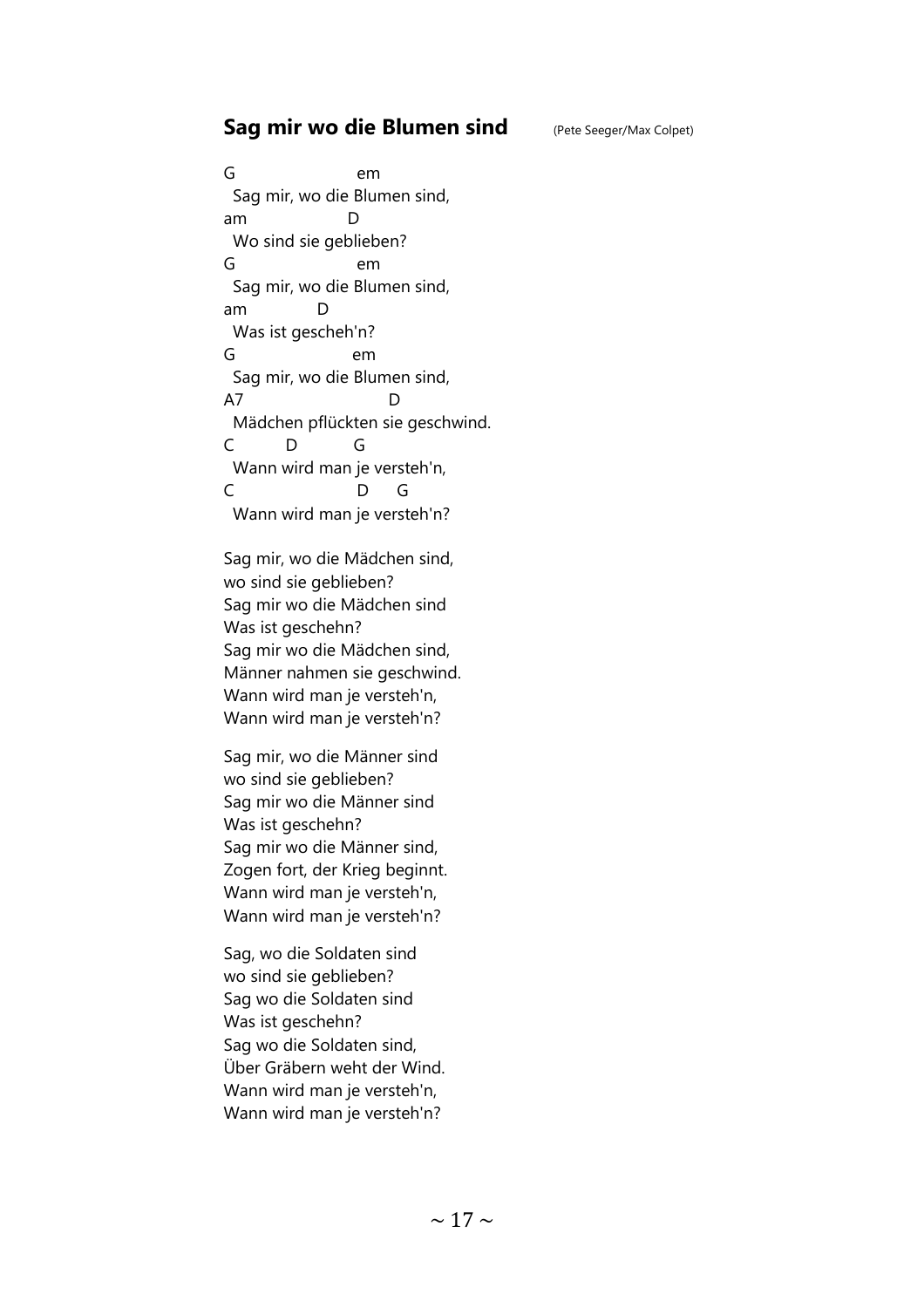Sag mir, wo die Gräber sind wo sind sie geblieben? Sag mir wo die Gräber sind Was ist geschehn? Sag mir wo die Gräber sind Blumen weh'n im Sommerwind. Wann wird man je versteh'n, Wann wird man je versteh'n?

# **EIGHT DAYS A WEEK** (Lennon/McCartney) INTRO: C D/C F/C C C F Ooh I need your love babe F C Guess you know it's true C F Hope you need my love babe F C Just like I need you C F C D Hold me, Love me, Hold me, Love me C F Ain't got nothing but love babe C Eight days a week Love you every day girl Always on my mind One thing I can say girl Love you all the time Hold me, Love me, Hold me, Love me Ain't got nothing but love girl Eight days a week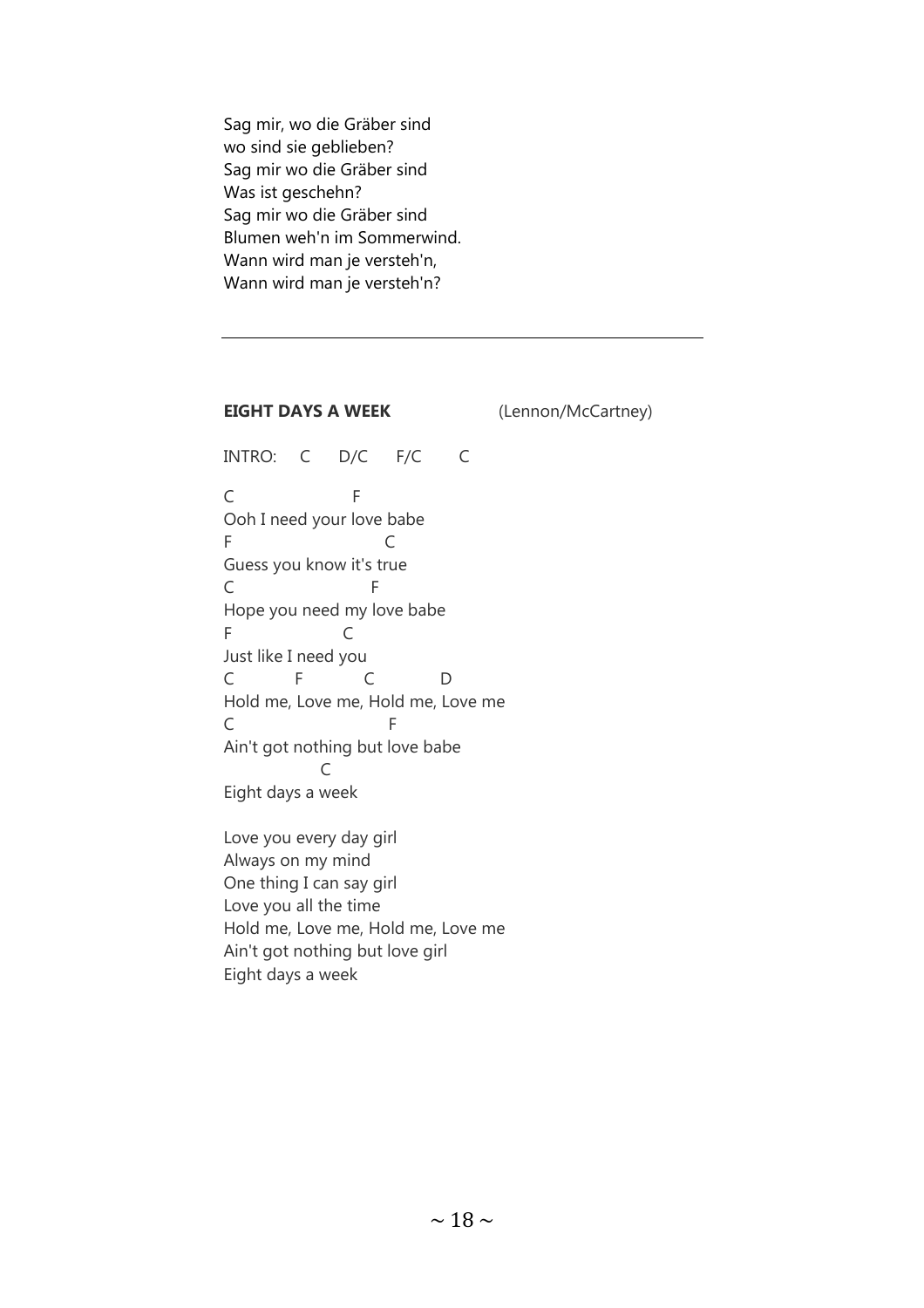G Eight days a week am I love you D Eight days a week F G Is not enough to show I care C D7 Ooh I need your love babe F C Guess you know it's true C D7 Hope you need my love babe, F C Just like I need you, Oh, ho

Hold me, Love me, Hold me, Love me Ain't got nothing but love babe Eight days a week

Eight days a week I love you Eight days a week Is not enough to show I care Love you every day girl Always on my mind One thing I can say girl Love you all the time Hold me, Love me, Hold me, Love me Ain't got nothing but love babe Eight days a week (3x)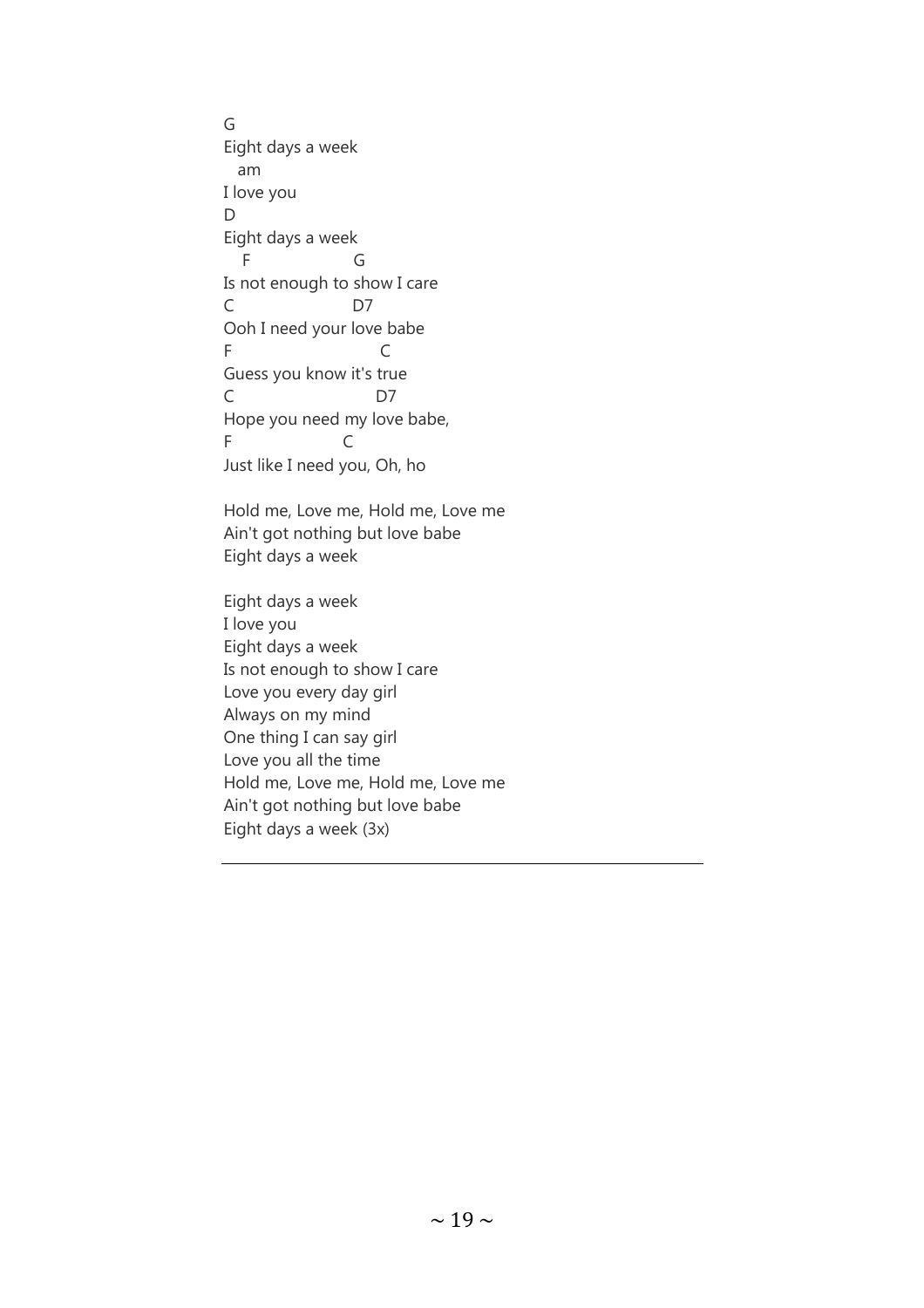D<sub>G</sub> A-weema-weh, a-weema-weh, a-weema-weh, a-weema-weh D A A-weema-weh, a-weema-weh, a-weema-weh, a-weema-weh D<sub>G</sub> A-weema-weh, a-weema-weh, a-weema-weh, a-weema-weh D A A-weema-weh, a-weema-weh, a-weema-weh, a-weema-weh

D G In the jungle, the mighty jungle D A The lion sleeps tonight D G In the jungle the quiet jungle D A The lion sleeps tonight

A-weema-weh, a-weema-weh, a-weema-weh, a-weema-weh (4x)

Near the village the peaceful village The lion sleeps tonight Near the village the quiet village The lion sleeps tonight

A-weema-weh, a-weema-weh, a-weema-weh, a-weema-weh (4x)

Hush my darling don't fear my darling The lion sleeps tonight Hush my darling don't fear my darling The lion sleeps tonight

A-weema-weh, a-weema-weh, a-weema-weh, a-weema-weh (4x)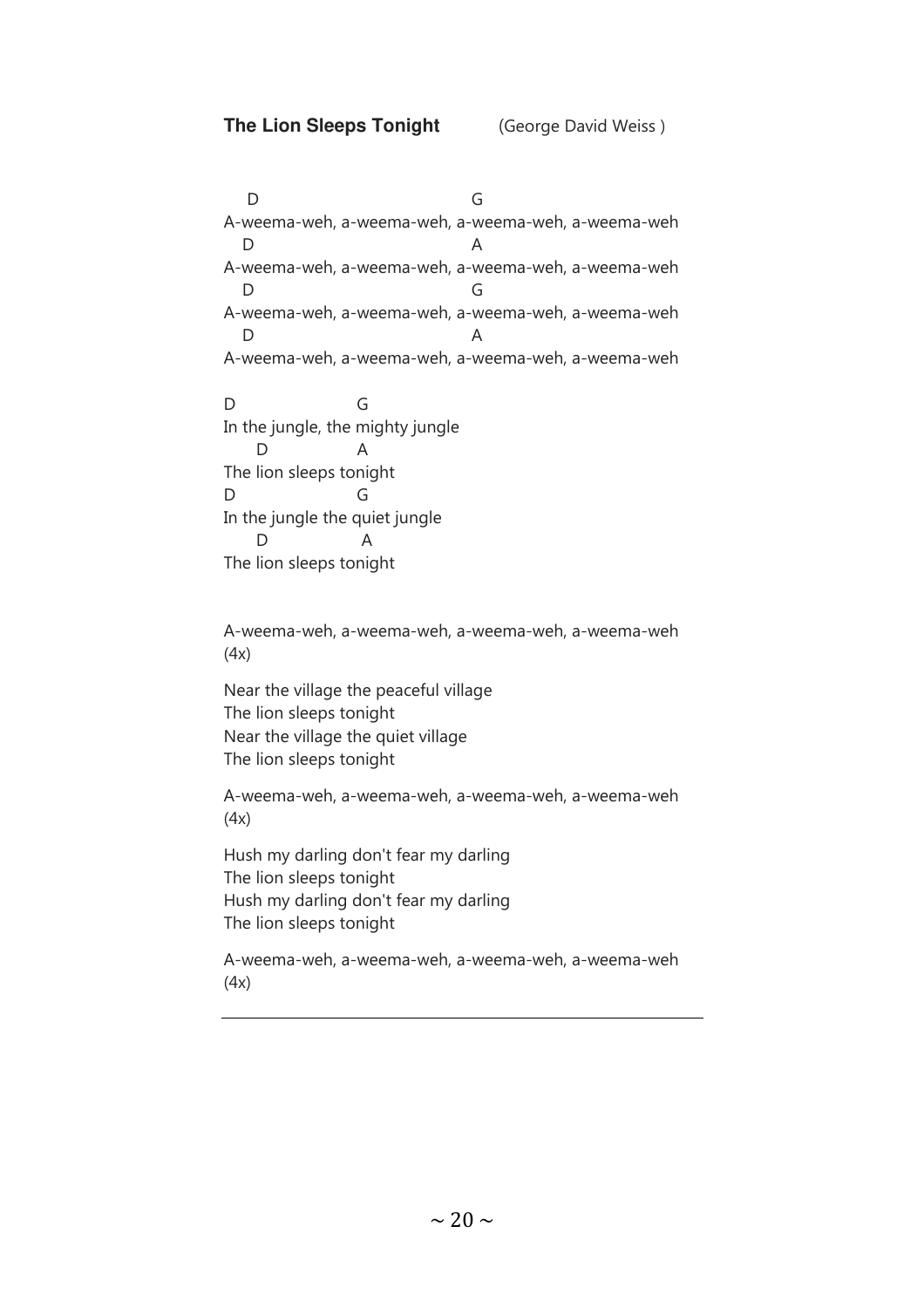### **Sailing Sailing Cavin Sutherland**)

 G em I am sailing, I am sailing C G Home again 'cross the sea A em I am sailing, stormy waters am G D To be near you, to be free

I am flying, I am flying Like a bird 'cross the sky I am flying, passing high clouds To be near you, to be free

Can you hear me, can you hear me Through the dark night, far away? I am dying, forever crying To be near you, who can say

#### [Bridge]

|  | C Em D-Db-D D-Db-D Em |  |  |
|--|-----------------------|--|--|
|  | C G D-Db-D Dsus4 D6 C |  |  |

Can you hear me, can you hear me Through the dark night far away? I am dying, forever crying To be with you, who can say,

We are sailing, we are sailing Home again 'cross the sea We are sailing stormy waters To be near you, to be free

 D am G Oh Lord, to be near you, to be free (3x)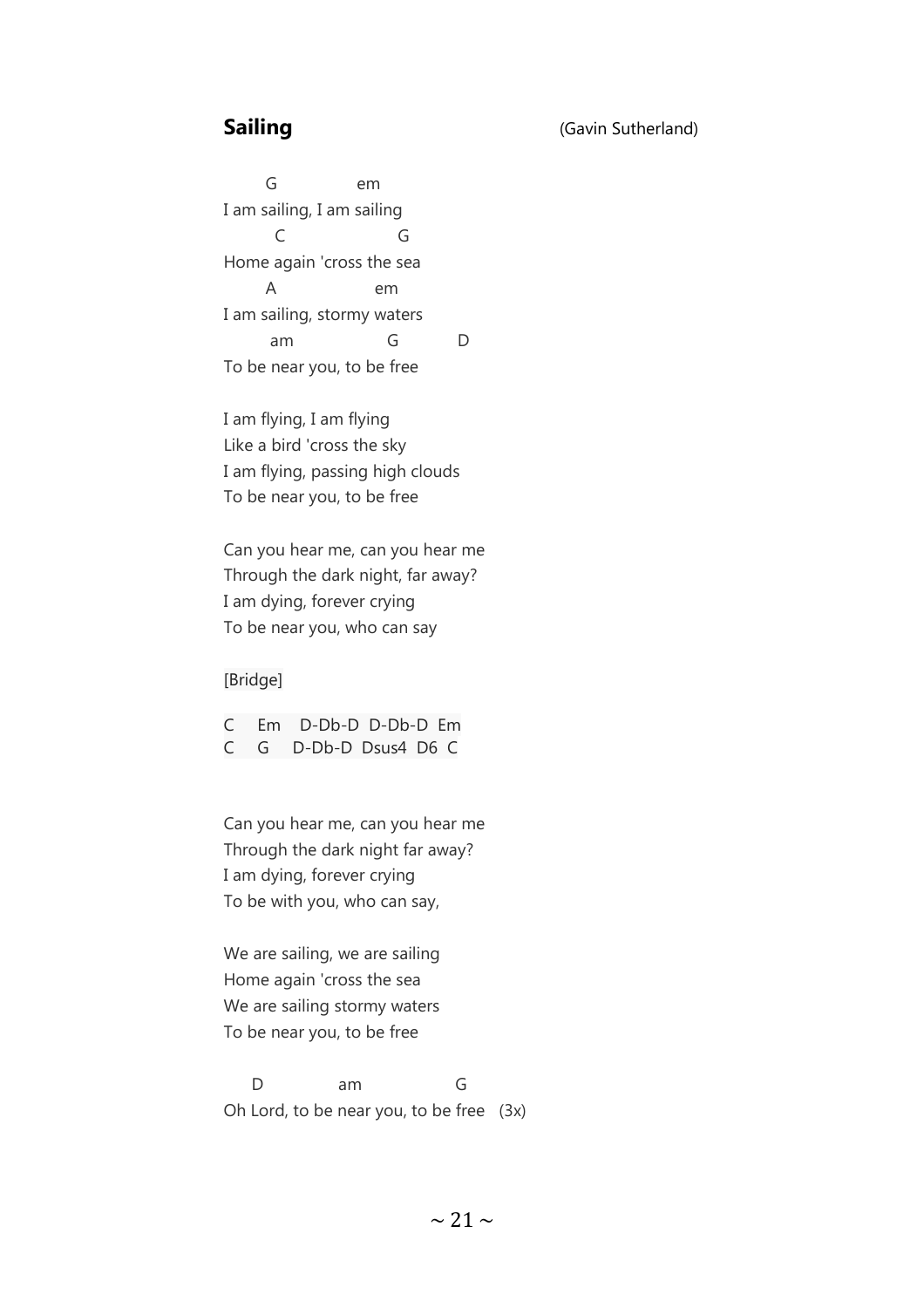**Griechischer Wein** (Udo Jürgens) em D Es war schon dunkel, als ich durch Vorstadtstraßen heimwärts G ging. am Da war ein Wirtshaus, aus dem das Licht noch auf den Gehsteig D schien. em B7 em Ich hatte Zeit und mir war kalt, drum trat ich ein. em Da saßen Männer mit braunen Augen und mit schwarzem G Haar, am D und aus der Jukebox erklang Musik, die fremd und südlich war. em B7 em Als man mich sah, stand einer auf und lud mich ein.  $\mathcal{C}$ Griechischer Wein ist so wie das Blut der Erde. G Komm', schenk dir ein und wenn ich dann traurig werde, D G liegt es daran, dass ich immer träume von daheim, G7 Du musst verzeih'n.  $\mathcal{C}$ Griechischer Wein, und die altvertrauten Lieder. G Schenk' noch mal ein! Denn ich fühl' die Sehnsucht wieder; D em in dieser Stadt werd' ich immer nur ein Fremder sein, H7 em und allein.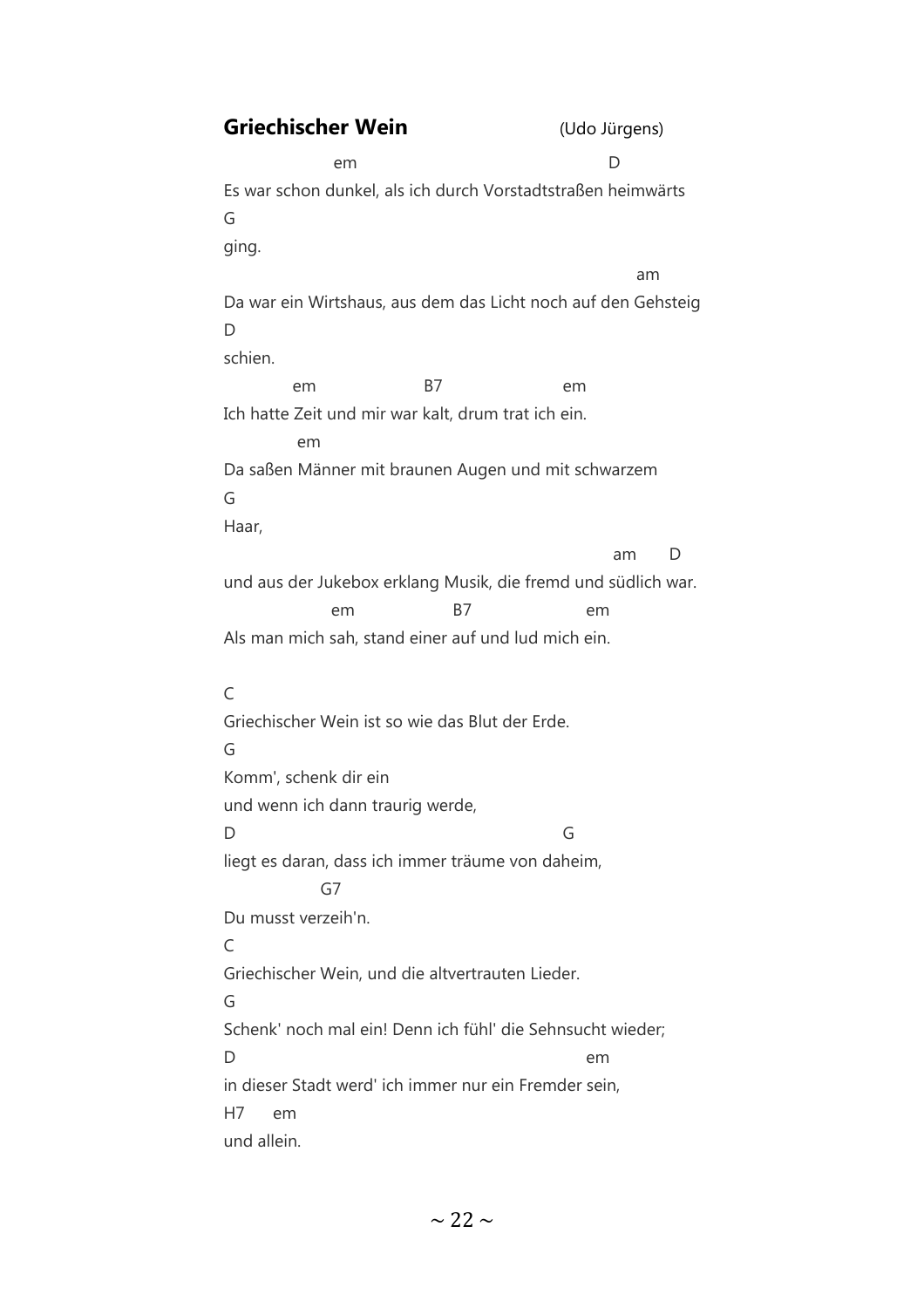Und dann erzählten sie mir von grünen Hügeln, Meer und Wind, von alten Häusern und jungen Frauen, die alleine sind, und von dem Kind, das seinen Vater noch nie sah. Sie sagten sich immer wieder: Irgendwann kommt er zurück. Und das Ersparte genügt zu Hause für ein kleines Glück.

Und bald denkt keiner mehr daran, wie es hier war.

Griechischer Wein ist so wie das Blut der Erde. Komm', schenk dir ein und wenn ich dann traurig werde, liegt es daran, dass ich immer träume von daheim; Du musst verzeih'n.

Griechischer Wein, und die altvertrauten Lieder. Schenk' noch mal ein! Denn ich fühl' die Sehnsucht wieder: in dieser Stadt werd' ich immer nur ein Fremder sein, und allein.

# **Leaving On A Jetplane** (John Denver)

 G All my bags are packed C I'm ready to go G C I'm standin' here outside your door G am D I hate to wake you up to say goodbye G But the dawn is breakin' C It's early morn G The taxi's waitin'  $\subset$ He's blowin' his horn G am D Already I'm so lonesome, I could die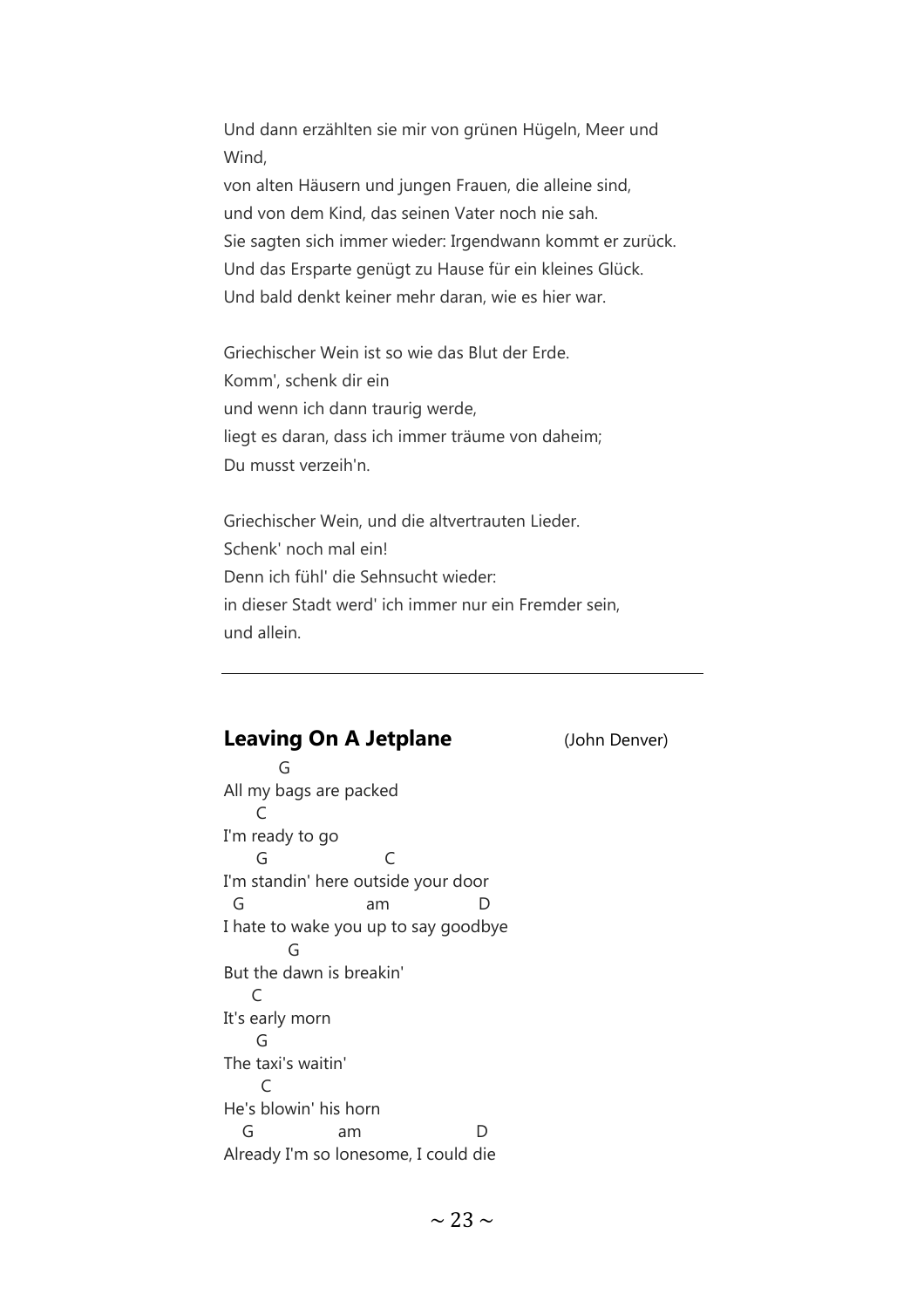G C So kiss me and smile for me G C Tell me that you'll wait for me G em D Hold me like you'll never let me go G C G 'Cause I'm leavin' on a jet plane C G Don't know when I'll be back again am D Oh babe, I hate to go

There's so many times I've let you down So many times I've played around I tell you now, they don't mean a thing Ev'ry place I go, I'll think of you Ev'ry song I sing, I'll sing for you When I come back, I'll bring your wedding ring

So kiss me and smile for me Tell me that you'll wait for me Hold me like you'll never let me go 'Cause I'm leavin' on a jet plane Don't know when I'll be back again Oh babe, I hate to go

Now the time has come to leave you One more time Let me kiss you Then close your eyes I'll be on my way Dream about the days to come When I won't have to leave alone About the times, I won't have to say

Oh, kiss me and smile for me Tell me that you'll wait for me Hold me like you'll never let me go 'Cause I'm leavin' on a jet plane Don't know when I'll be back again Oh babe, I hate to go

But, I'm leavin' on a jet plane Don't know when I'll be back again Oh babe, I hate to go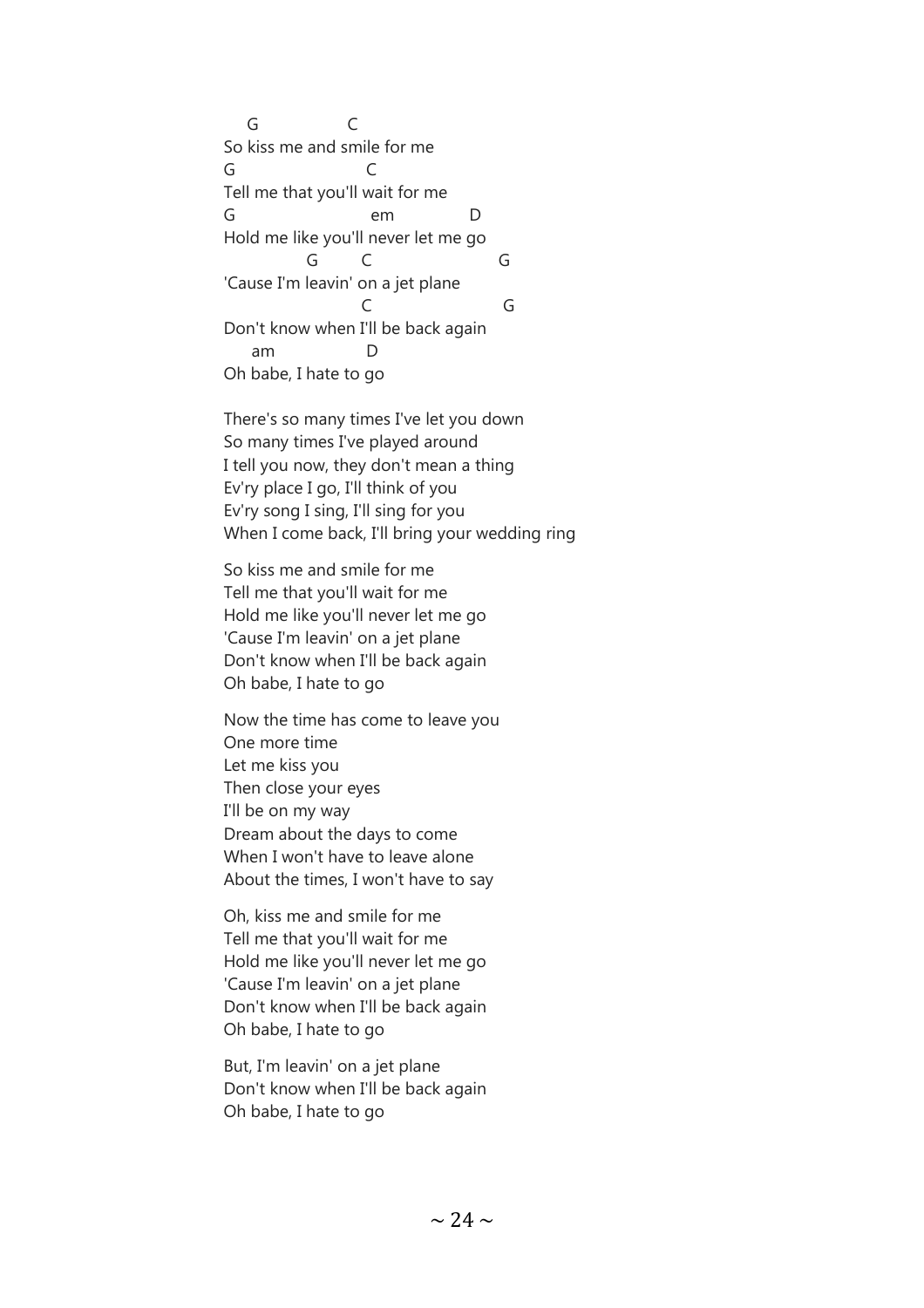**Let It Be** (Lennon/McCartney)

C G am When I find myself in times of trouble Fig. 1. Sept. 1. F Mother Mary comes to me C G Speaking words of wisdom F C Let it be C G And in my hour of darkness am F She is standing right in front of me C G Speaking words of wisdom F C Let it be am G Let it be, let it be F C let it be, let it be

C G Whisper words of wisdom F C Let it be

And when the broken-hearted people Living in the world agree There will be an answer, Let it be

For though they may be parted There is still a chance that they will see There will be an answer Let it be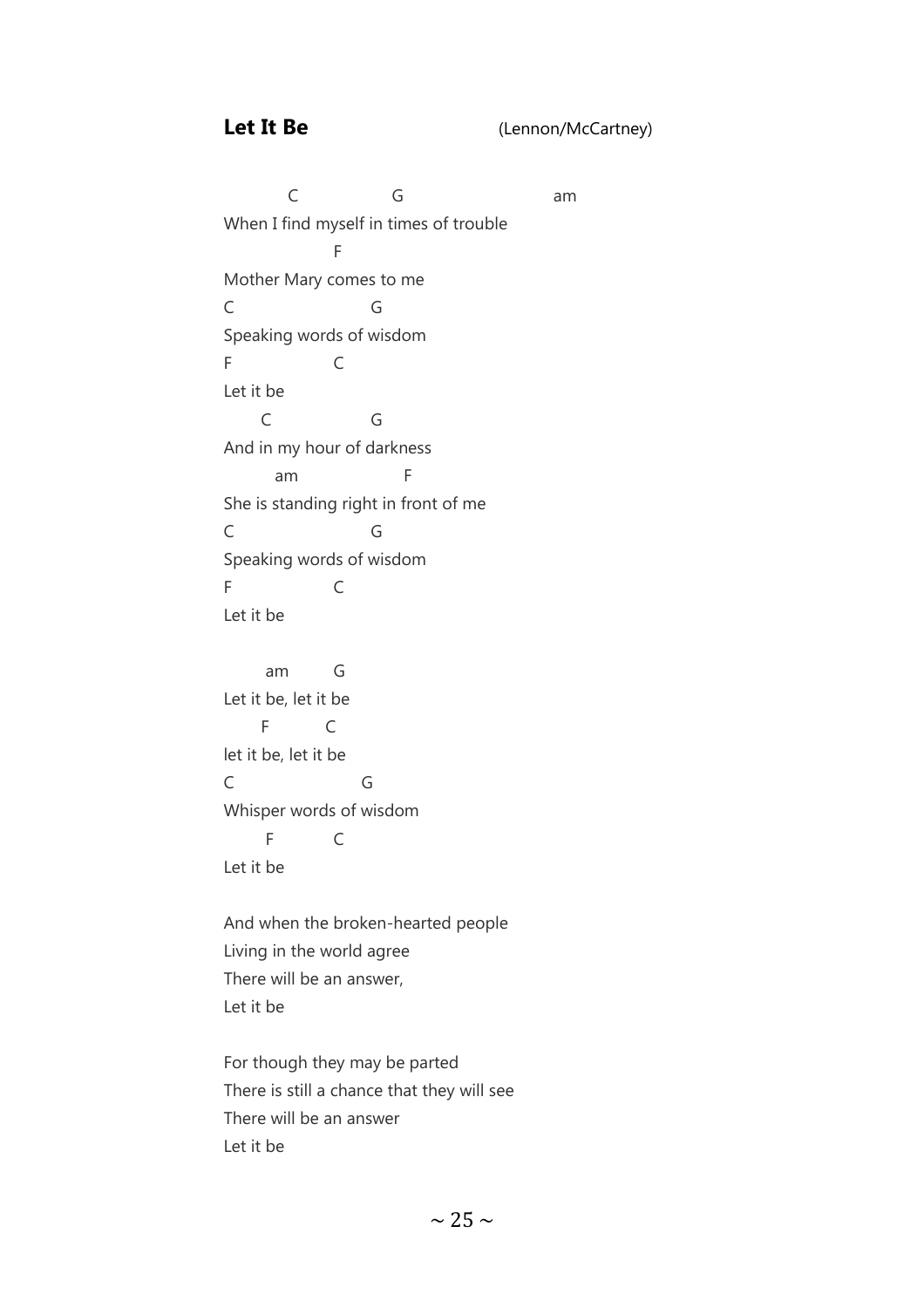Let it be, let it be, let it be, let it be Yeah, there will be an answer Let it be

Let it be, let it be, let it be, let it be Whisper words of wisdom Let it be

Let it be, let it be, let it be, yeah, let it be Whisper words of wisdom Let it be

And when the night is cloudy There is still a light that shines on me Shine until tomorrow Let it be

I wake up to the sound of music Mother Mary comes to me Speaking words of wisdom Let it be

Yeah, let it be, let it be Let it be, yeah, let it be Oh, there will be an answer Let it be

Let it be, let it be Let it be, yeah, let it be there will be an answer Let it be

Let it be, let it be A-let it be, yeah, let it be Whisper words of wisdom Let it be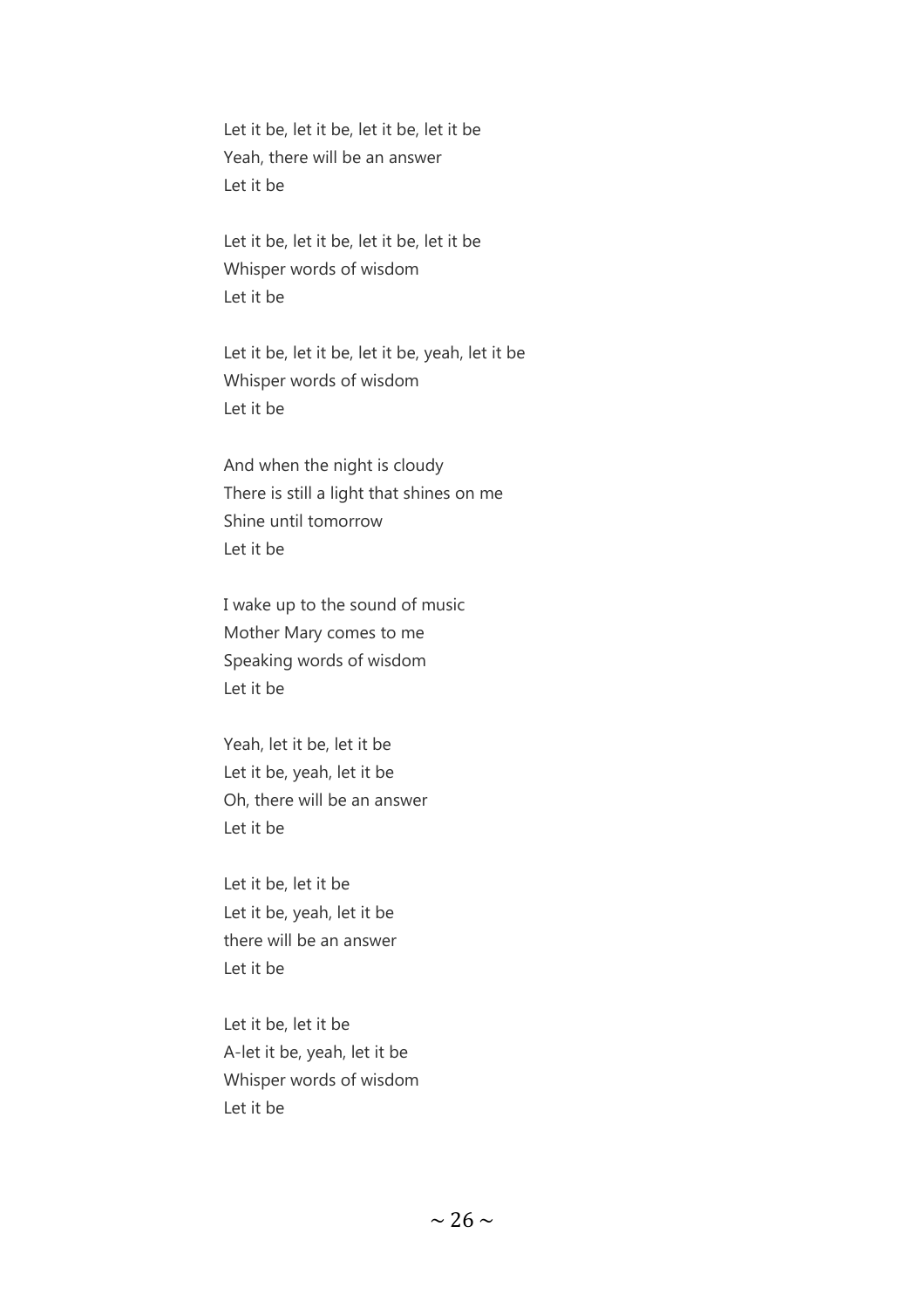## **Wild World** (Cat Stevens)

am D7 G C F dm E Esus4 E La la la……

am D7 G Now that I've lost everything to you C<sub>F</sub> You say you want to start something new dm E And it's breaking my heart you're leaving Esus4 E Baby, I'm grie - ving am D7 G But if you want to leave, take good care C<sub>F</sub> Hope you have a lot of nice things to wear dm E7 G But then a lot of nice things turn bad out there

C G F ……..G Oh baby baby it's a wild world **F** C It's hard to get by just upon a smile C G F ……..G Oh baby baby it's a wild world F C dm E I'll always remember you like a child, girl

You know I've seen a lot of what the world can do And it's breaking my heart in two 'Cause I never want to see you sad girl Don't be a bad girl

But if you want to leave take good care Hope you make a lot of nice friends out there But just remember there's a lot of bad and beware Beware

Oh baby baby it's a wild world It's hard to get by just upon a smile Oh baby baby it's a wild world And I'll always remember you like a child, girl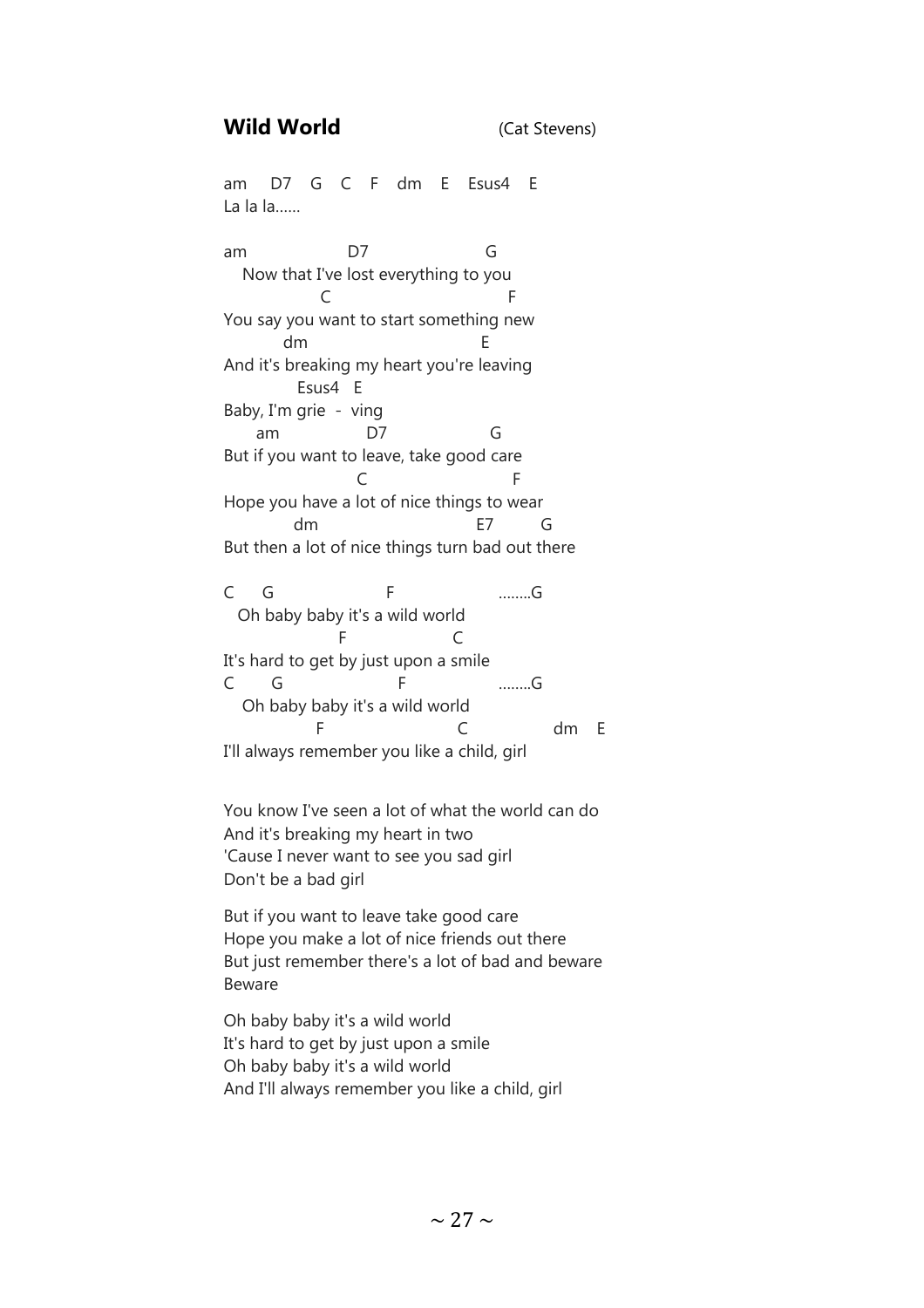Baby I love you But if you want to leave take good care Hope you make a lot of nice friends out there But just remember there's a lot of bad and beware Beware

Oh baby baby it's a wild world It's hard to get by just upon a smile Oh baby baby it's a wild world And I'll always remember you like a child, girl

Oh baby baby it's a wild world And it's hard to get by just upon a smile Oh baby baby it's a wild world And I'll always remember you like a child, girl

# **Heute hier morgen dort** (Hannes Wader)

 G Heute hier, morgen dort C G Bin kaum da, muss ich fort em am D Hab' mich niemals deswegen beklagt G Hab' es selbst so gewählt C G Nie die Jahre gezählt em am D G Nie nach Gestern und Morgen gefragt **D** Manchmal träume ich schwer C G Und dann denk' ich es wär' D Zeit zu bleiben und nun C G Was ganz Anderes zu tun G So vergeht Jahr um Jahr C G Und es ist mir längst klar em am D G Dass nichts bleibt, dass nichts bleibt, wie es war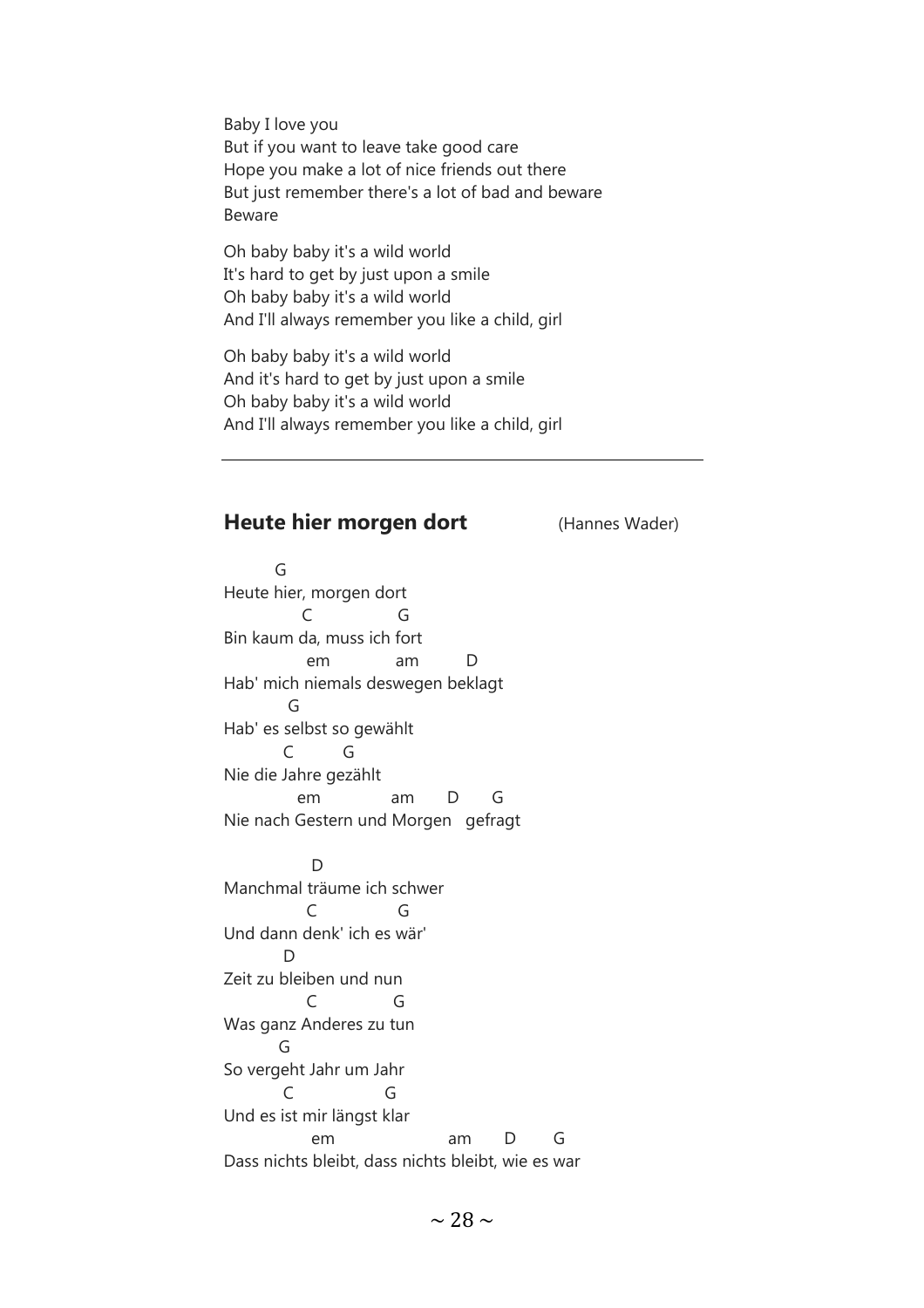Dass man mich kaum vermisst Schon nach Tagen vergisst Wenn ich längst wieder anderswo bin Stört und kümmert mich nicht Vielleicht bleibt mein Gesicht Doch dem Ein' oder Ander'n im Sinn

Manchmal träume ich schwer……

Fragt mich einer, warum Ich so bin, bleib ich stumm Denn die Antwort darauf fällt mir schwer Denn was neu ist wird alt Und was gestern noch galt Stimmt schon heut' oder morgen nicht mehr

# **Über den Wolken** (Reinhard Mey)

| Wind Nord/Ost, Startbahn null-drei<br>G<br>Bis hier hör' ich die Motoren<br>D<br>am<br>Wie ein Pfeil zieht sie vorbei<br>G<br>Und es dröhnt in meinen Ohren<br>D<br>am<br>Und der nasse Asphalt bebt<br>G<br>Wie ein Schleier staubt der Regen |
|------------------------------------------------------------------------------------------------------------------------------------------------------------------------------------------------------------------------------------------------|
|                                                                                                                                                                                                                                                |
|                                                                                                                                                                                                                                                |
|                                                                                                                                                                                                                                                |
|                                                                                                                                                                                                                                                |
|                                                                                                                                                                                                                                                |
|                                                                                                                                                                                                                                                |
|                                                                                                                                                                                                                                                |
|                                                                                                                                                                                                                                                |
|                                                                                                                                                                                                                                                |
|                                                                                                                                                                                                                                                |
| D<br>am                                                                                                                                                                                                                                        |
| Bis sie abhebt und sie schwebt                                                                                                                                                                                                                 |
| G                                                                                                                                                                                                                                              |
| Der Sonne entgegen                                                                                                                                                                                                                             |
|                                                                                                                                                                                                                                                |
| G<br>am<br>em                                                                                                                                                                                                                                  |
| Über den Wolken muss die Freiheit wohl grenzenlos sein                                                                                                                                                                                         |
| D<br>am                                                                                                                                                                                                                                        |
| Alle Angste, alle Sorgen sagt man                                                                                                                                                                                                              |
| C<br>em                                                                                                                                                                                                                                        |
| Blieben darunter verborgen und dann                                                                                                                                                                                                            |
| D<br>G                                                                                                                                                                                                                                         |
| Würde was uns groß und wichtig erscheint                                                                                                                                                                                                       |
| C<br>G                                                                                                                                                                                                                                         |
| Plötzlich nichtig und klein                                                                                                                                                                                                                    |
| $\sim$ 29 $\sim$                                                                                                                                                                                                                               |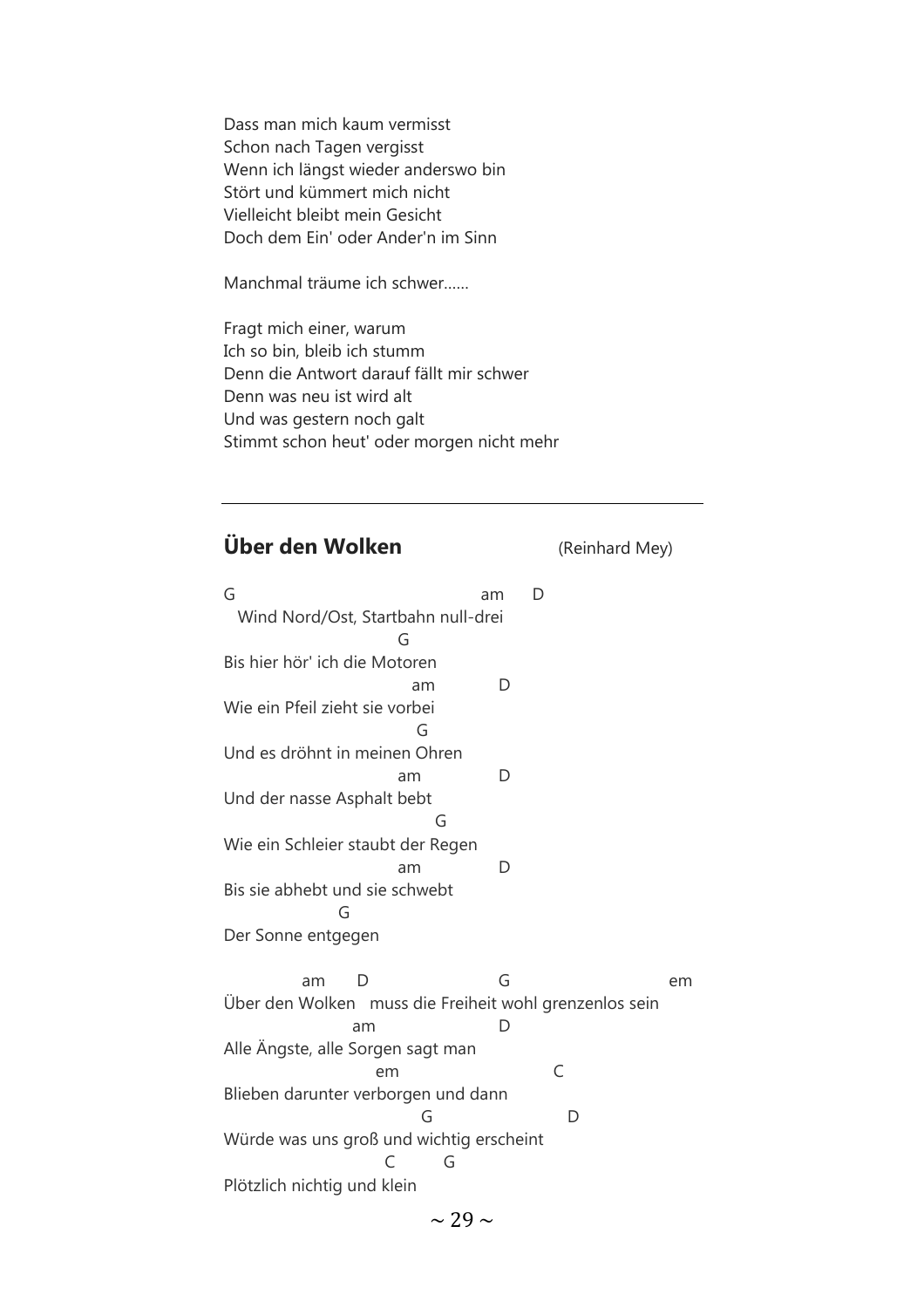Ich seh' ihr noch lange nach Seh' sie die Wolken erklimmen Bis die Lichter nach und nach Ganz im Regengrau verschwimmen Meine Augen haben schon Jenen winz'gen Punkt verloren Nur von fern' klingt monoton Das Summen der Motoren

Über den Wolken Muss die Freiheit wohl grenzenlos sein Alle Ängste, alle Sorgen Sagt man Blieben darunter verborgen Und dann Würde was uns groß und wichtig erscheint Plötzlich nichtig und klein

Dann ist alles still, ich geh' Regen durchdringt meine Jacke Irgendjemand kocht Kaffee In der Luftaufsichtsbaracke In den Pfützen schwimmt Benzin Schillernd wie ein Regenbogen Wolken spiegeln sich darin Ich wär' gern mitgeflogen

Über den Wolken Muss die Freiheit wohl grenzenlos sein Alle Ängste, alle Sorgen Sagt man Blieben darunter verborgen Und dann Würde was uns groß und wichtig erscheint Plötzlich nichtig und klein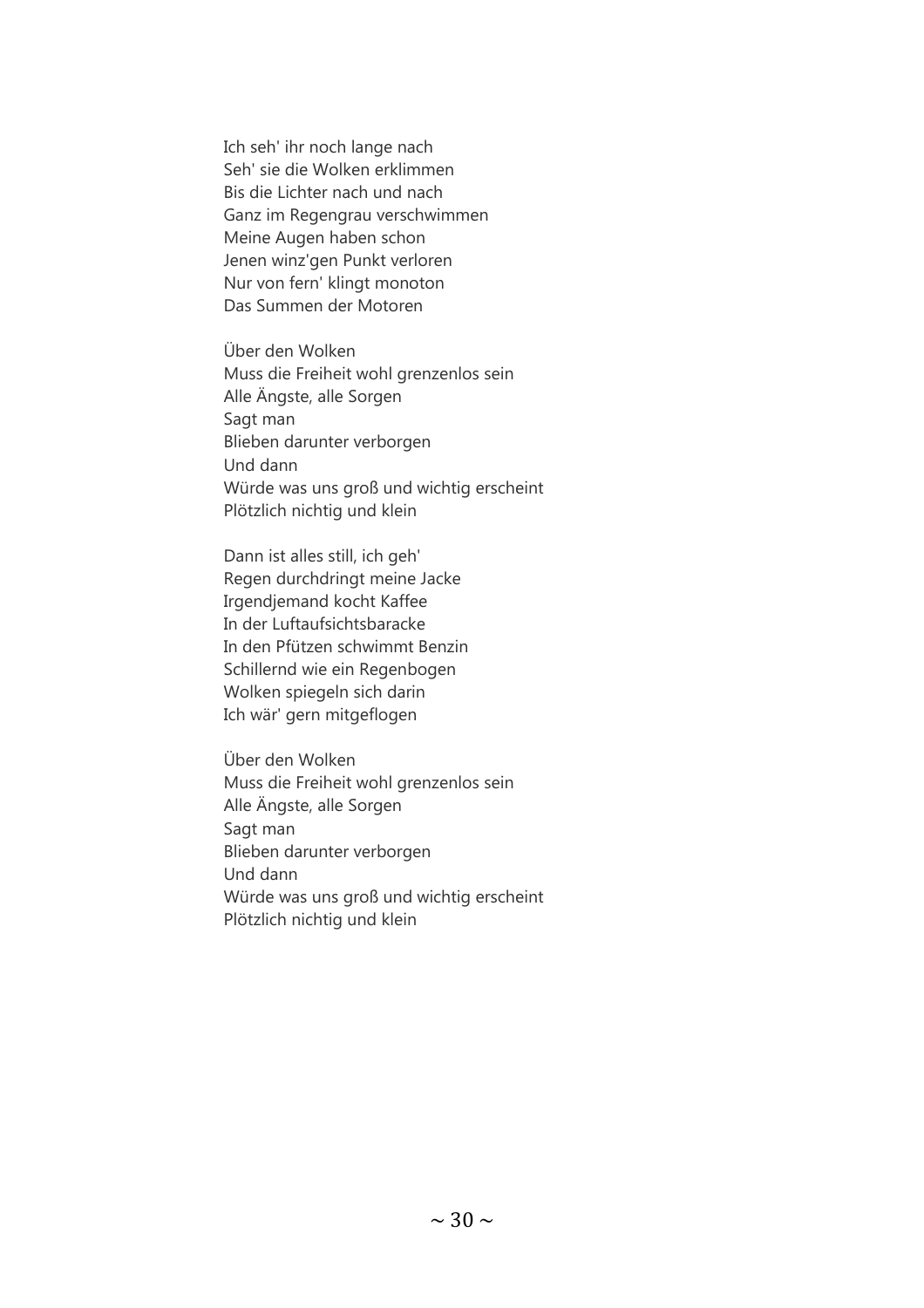# **Gute Nacht Freunde** (Reinhard Mey)

G am Gute Nacht, Freunde D G Es wird Zeit für mich zu geh'n C D Was ich noch zu sagen hätte G(em) am Dauert eine Zigarette D G Und ein letztes Glas im Steh'n G C D Für den Tag, für die Nacht unter eurem Dach habt Dank! G Für den Platz an eurem Tisch, für jedes Glas, das ich trank C D Für den Teller, den ihr mit zu den euren stellt G C D Als sei selbstverständlicher nichts auf der Welt

Gute Nacht, Freunde ….

Habt Dank für die Zeit, die ich mit euch verplaudert hab' Und für Eure Geduld, wenn's mehr als eine Meinung gab Dafür, dass ihr nie fragt, wann ich komm' oder geh' Für die stets offene Tür, in der ich jetzt steh'

Gute Nacht, Freunde …..

Für die Freiheit, die als steter Gast bei euch wohnt Habt Dank, dass ihr nie fragt, was es bringt, ob es lohnt Vielleicht liegt es daran, dass man von draußen meint Dass in euren Fenstern das Licht wärmer scheint

Gute Nacht, Freunde …. (2x)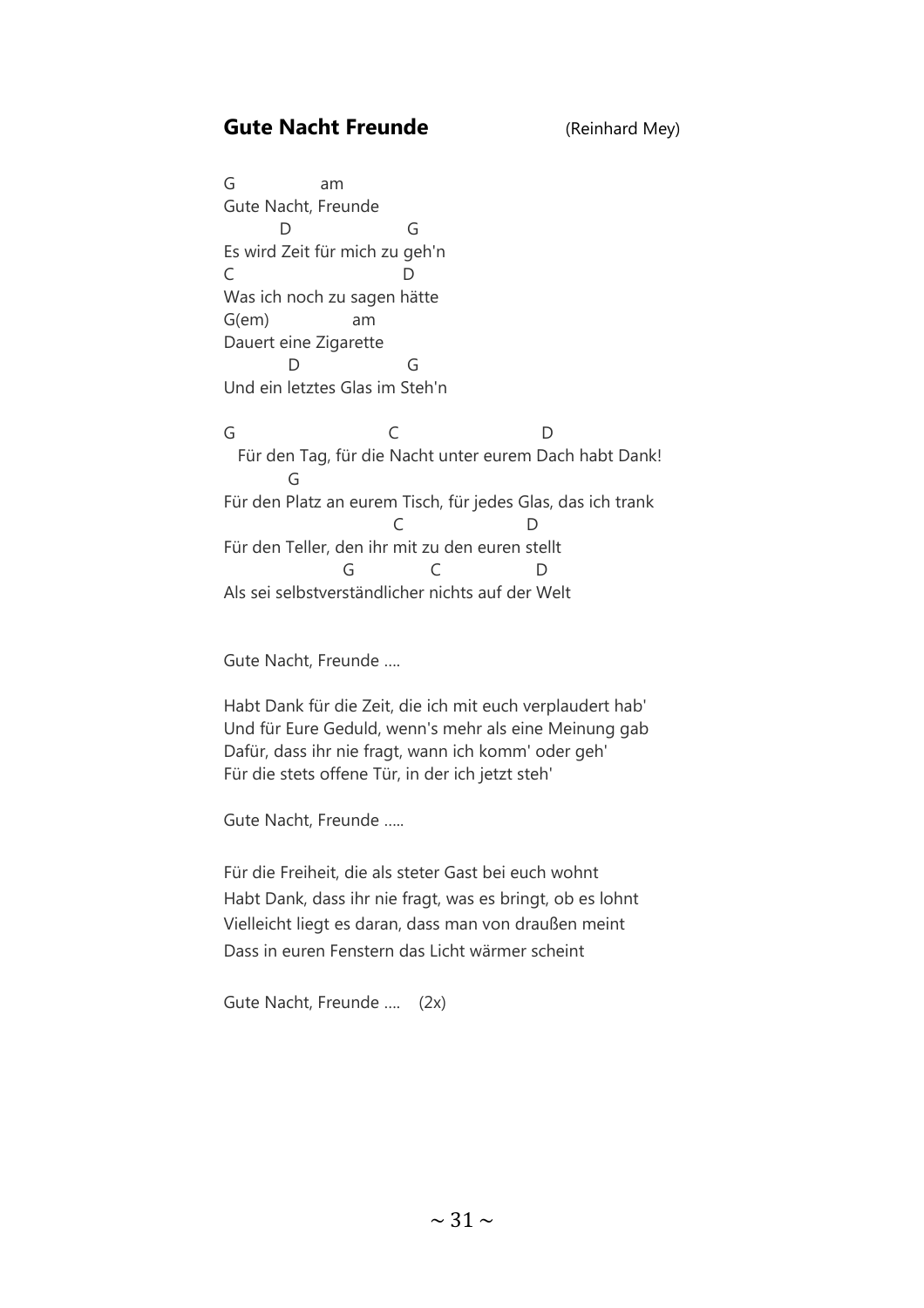# **Auf der Reeperbahn** (R. A. Roberts)

G Silbern klingt und springt die Heuer, D G Heut' speel ick dat feine Oos. G Heute da ist mir nichts zu teuer, D G Morgen geht ja die Reise los. am Langsam bummel ich ganz alleine A7 D Die Reeperbahn nach der Freiheit 'rauf, A D G Treff ich eine blonde, recht feine, D A D Die gabel ich mir auf.

G D G C G D G Komm doch, liebe Kleine, sei die meine, sag' nicht nein! G C G C G C D Du sollst bis morgen früh um neune meine kleine Liebste sein. D G C G Ist dir's recht, na dann bleib' ich dir treu sogar bis um zehn. C G D Hak' mich unter, wir woll'n jetzt zusammen mal bummeln G geh'n. D G D G D Auf der Reeperbahn nachts um halb eins, G C G Ob du'n Mädel hast oder auch kein's, D Amüsierst du dich, G Denn das findet sich A D Auf der Reeperbahn nachts um halb eins.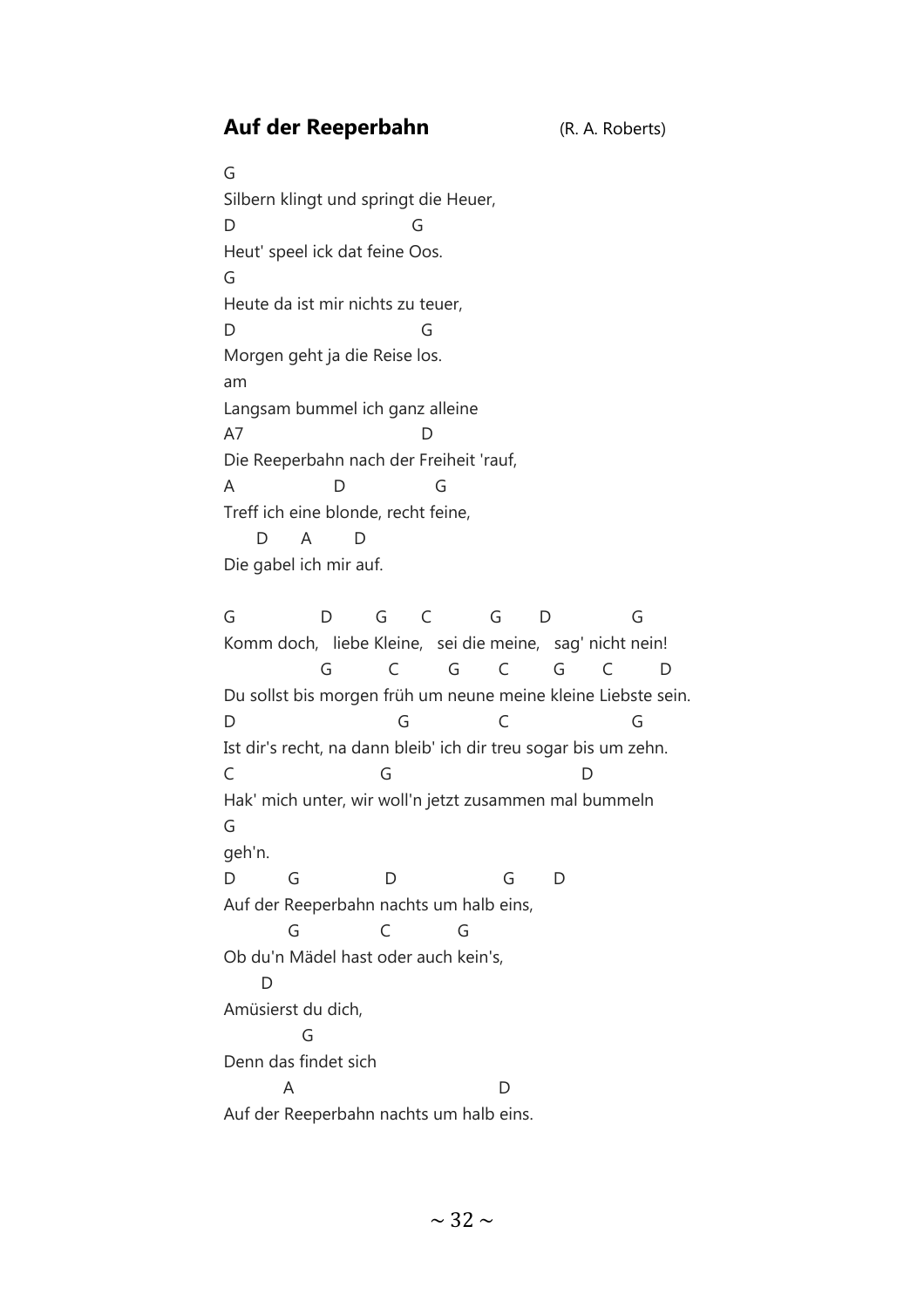G D G D Wer noch niemals in lauschiger Nacht G C G Einen Reeperbahnbummel gemacht, D D Ist ein armer Wicht, G C Denn er kennt dich nicht, G D G Mein St. Pauli, St. Pauli bei Nacht.

Kehr ich heim im nächsten Jahre, Braungebrannt wie'n Hottentott; Hast du deine blonden Haare Schwarz gefärbt, vielleicht auch rot, Grüßt dich dann mal ein fremder Jung', Und du gehst vorüber und kennst ihn nicht, Kommt dir vielleicht die Erinnerung wieder, Wenn leis' er zu dir spricht:

Komm doch, liebe Kleine, sei die meine, sag' nicht nein! Du sollst bis morgen früh um neune meine kleine Liebste sein. Ist dir's recht, na dann bleib' ich dir treu sogar bis um zehn. Hak' mich unter, wir woll'n zusammen mal bummeln geh'n.

Auf der Reeperbahn nachts um halb eins, Ob du'n Mädel hast oder hast kein's, Amüsierst du dich, Denn das findet sich Auf der Reeperbahn nachts um halb eins. Wer noch niemals in lauschiger Nacht Einen Reeperbahnbummel gemacht, Ist ein armer Wicht, Denn er kennt dich nicht, Mein St. Pauli, St. Pauli bei Nacht.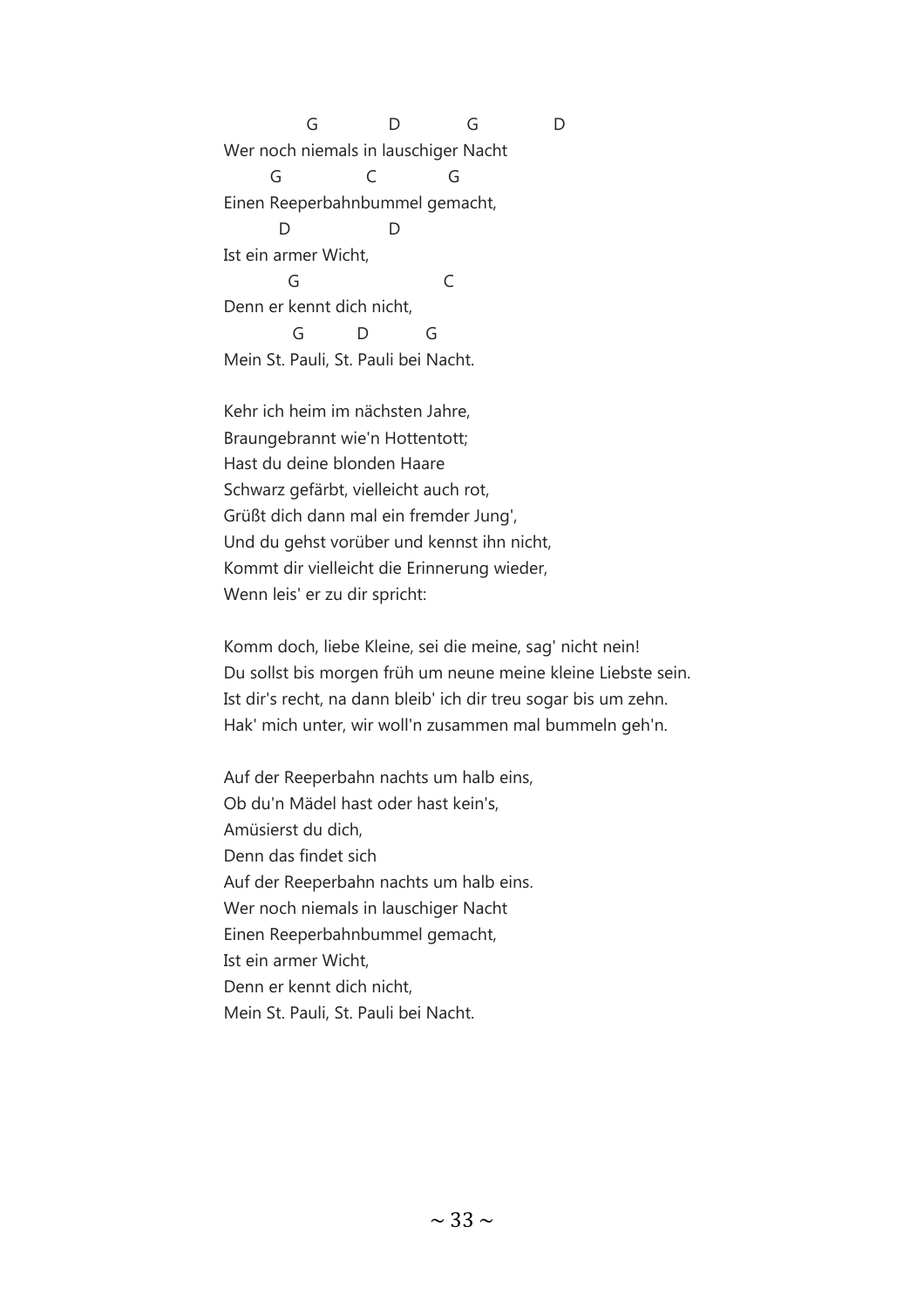# **"She Loves You"** (J. W. Lennon - J. P. McCartney)

 Em A She loves you, yeah, yeah, yeah, she loves you, yeah, yeah, yeah C<sub>2</sub> G6 She loves you, yeah, yeah, yeah G em You think you've lost your love bm D Well I saw her yesterday G Em It's you she's thinking of bm D And she told me what to say G She says she loves you em a construction of the construction of the construction of the construction of the construction of the const And you know that can't be bad Cm Yes she loves you **District of the Contract of the District of the District of the District of the District of the District of t** And you know you should be glad G Em She said you hurt her so bm D She almost lost her mind G em But now she says she knows bm D You're not the hurting kind G She says she loves you em a construction of the construction of the construction of the construction of the construction of the const And you know that can't be bad

 $\sim$  34  $\sim$